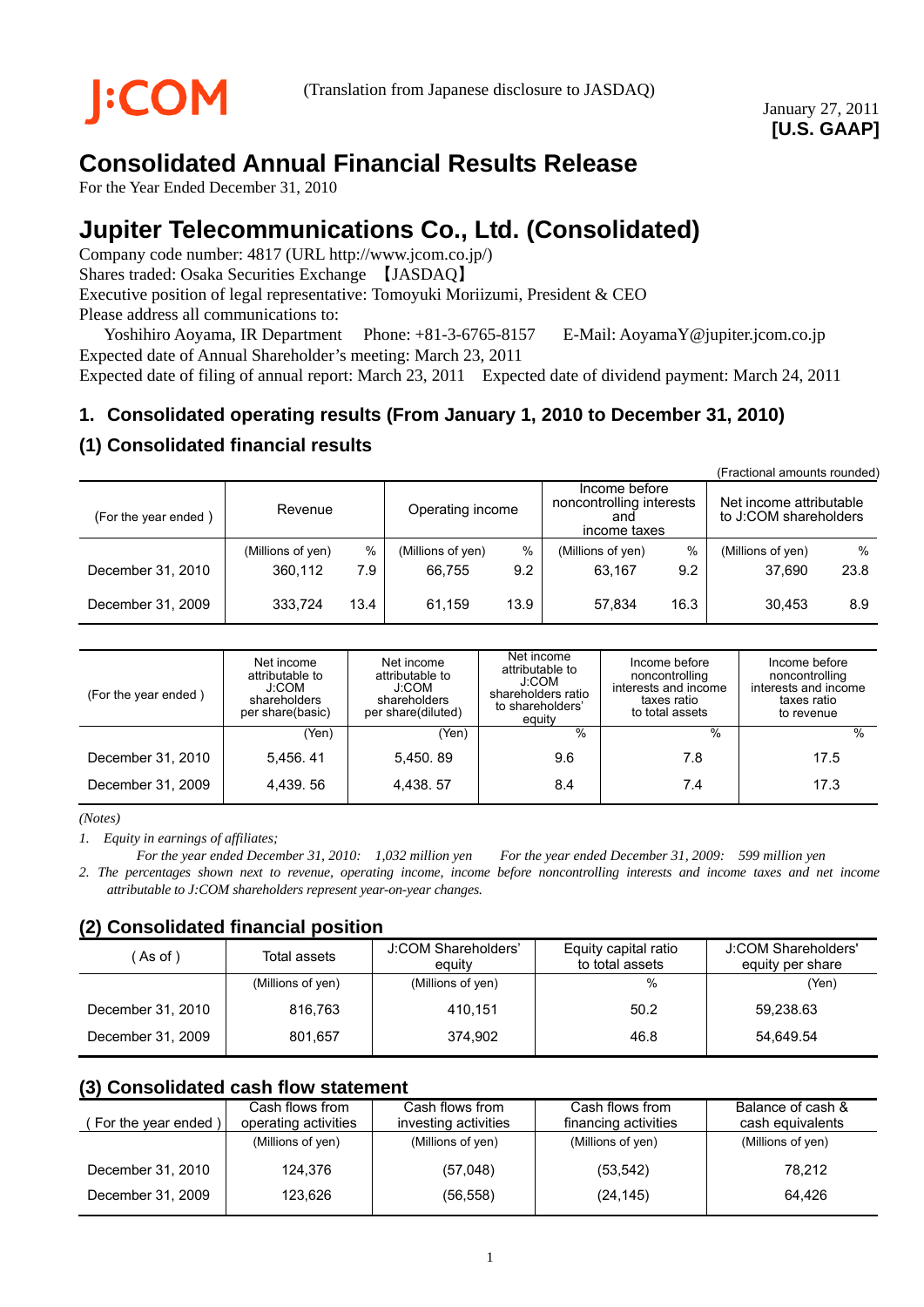## **2. Dividend information**

| (For the year ended)             |                            |                             | Annual cash dividends per share<br>(Yen) | Total amount of<br>annual cash | <b>Dividends</b> | Total amount<br>of dividends<br>ratio to |              |                         |
|----------------------------------|----------------------------|-----------------------------|------------------------------------------|--------------------------------|------------------|------------------------------------------|--------------|-------------------------|
|                                  | First<br>quarter<br>period | Second<br>quarter<br>period | Third<br>quarter<br>period               | Year-end                       | Total            | dividends<br>(Millions of yen)           | payout ratio | shareholders'<br>equity |
|                                  |                            |                             |                                          |                                |                  |                                          |              |                         |
| December 31, 2009                |                            | 490.00                      |                                          | 490.00                         | 980.00           | 6,723                                    | 22.1         | 1.9                     |
| December 31, 2010                |                            | 600.00                      |                                          | 900.00                         | 1.500.00         | 10.383                                   | 27.5         | 2.6                     |
| December 31, 2011<br>(Forecasts) |                            | 900.00                      |                                          | 900.00                         | 1,800.00         |                                          | 33.2         |                         |

## **3. Consolidated forecasts for December 2011 term (from January 1, 2011 to December 31, 2011)**

|        | Revenue           |     | Operating income         |         | Income before<br>noncontrolling interests<br>and income taxes |      | Net income<br>attributable to<br>J:COM shareholders |       | Net income<br>attributable to<br>J:COM<br>shareholders<br>per share |
|--------|-------------------|-----|--------------------------|---------|---------------------------------------------------------------|------|-----------------------------------------------------|-------|---------------------------------------------------------------------|
|        | (Millions of yen) |     | $(\%)$ (Millions of yen) | $(\%)]$ | (Millions of yen)                                             |      | $(\%)$ (Millions of yen)                            | (% )  | (Yen)                                                               |
| Annual | 370,000           | 2.7 | 73.000                   | 9.4     | 69,500                                                        | 10.0 | 37,500                                              | (0.5) | 5.416.17                                                            |

*(Notes) 1. The percentages shown next to revenue, operating income, income before noncontrolling interests and income taxes and net income attributable to J:COM shareholders represent year-on-year changes.* 

2 *Not conduct Consolidated earnings forecast for the six months ending June 30, 2011.* 

## **4. Other information**

(1) Change in significant consolidated subsidiaries: None

#### (2) Change in significant accounting and reporting policies

- *1. Change in accounting methods in accordance with change in accounting policy : None*
- *2. Change in accounting methods other than above : None*

#### (3) Outstanding shares

| 1. Number of issued shares at end of term (consolidated): |                                           |  |  |  |  |
|-----------------------------------------------------------|-------------------------------------------|--|--|--|--|
| As of December 31, 2010: 6,947,813 shares                 | As of December 31, 2009: 6,940,110 shares |  |  |  |  |
| 2 Number of treasury stock:                               |                                           |  |  |  |  |
| As of December 31, 2010: $24,102$ shares                  | As of December 31, 2009: 80,000 shares    |  |  |  |  |

*(Note) Regarding number of shares basis of per share data, please refer to page 21.*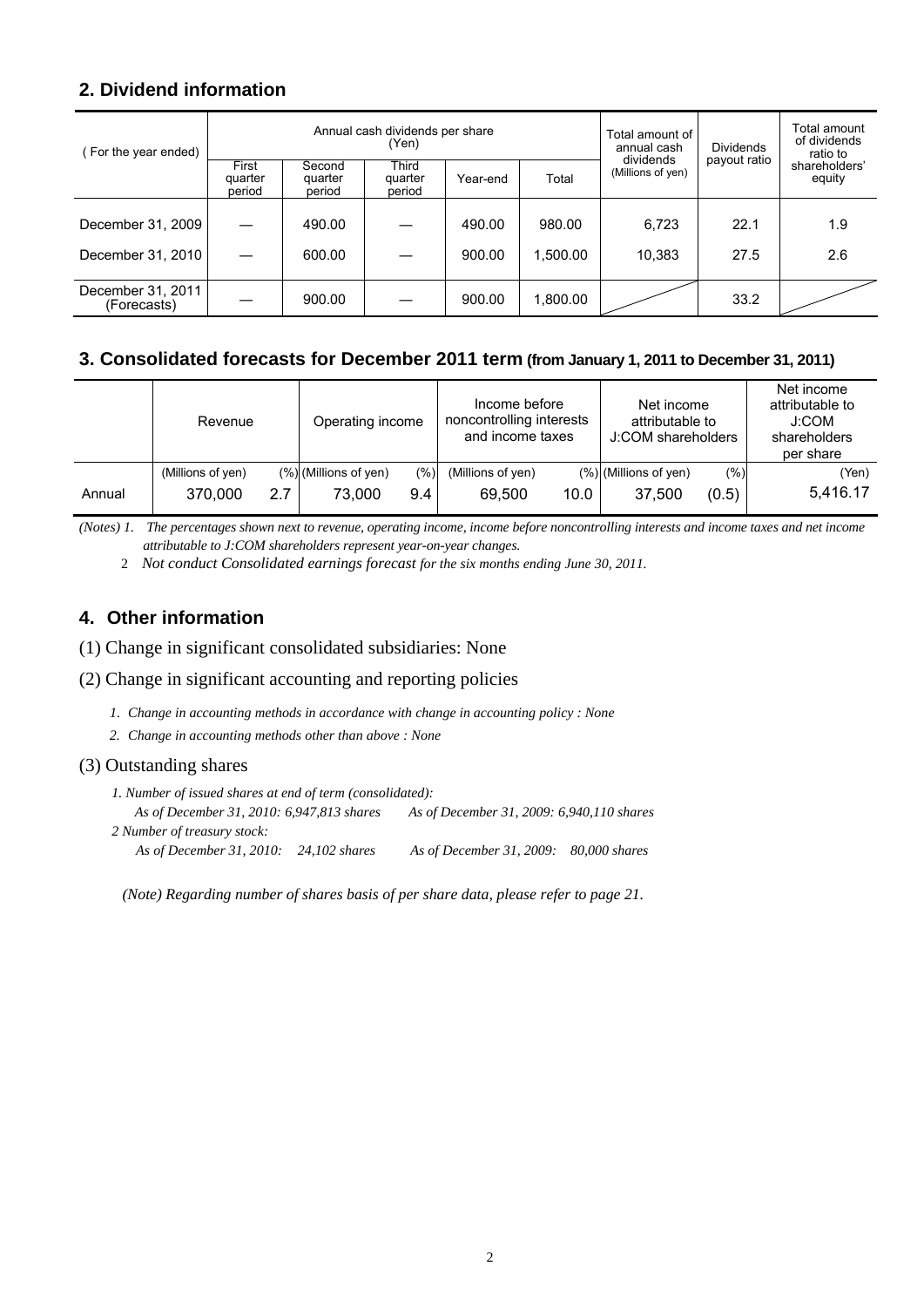## **(Ref) Parent Company Only [JAPANESE GAAP]**

### **1. Operating results (From January 1, 2010 to December 31, 2010)**

| (1)<br><b>Financial results</b> |                 |                  | (In millions of yen, with fractional amounts rounded) |               |
|---------------------------------|-----------------|------------------|-------------------------------------------------------|---------------|
| For the year ended)             | Revenue         | Operating income | Ordinary income                                       | Net income    |
|                                 | $(\% )$         | (% )             | $(\% )$                                               | (%)           |
| December 31, 2010               | 20.4<br>157.358 | 25.3<br>15.621   | 16.0<br>14.583                                        | 9.042<br>7.0  |
| December 31, 2009               | 10.8<br>130.700 | 19.3<br>12.465   | 19.9<br>12.568                                        | 21.1<br>8.452 |

| (For the year ended) | Net income per share | Net income per share<br>(diluted) |  |
|----------------------|----------------------|-----------------------------------|--|
|                      | (Yen)                | (Yen)                             |  |
| December 31, 2010    | 1.309.01             | 1.307.69                          |  |
| December 31, 2009    | 1.232.17             | 1.231.90                          |  |

*The percentages shown next to revenue, operating income, ordinary income and net income represent year-on-year changes.*

## **(2) Financial position** (In millions of yen, with fractional amounts rounded)

| 1 Z J<br>ı ıllalıvlal pusluvll |                   | (in millions of yen, with fractional amounts rounded) |                                         |                         |
|--------------------------------|-------------------|-------------------------------------------------------|-----------------------------------------|-------------------------|
| As of )                        | Total assets      | Net assets                                            | Equity capital ratio<br>to total assets | Net assets<br>per share |
|                                | (Millions of yen) | (Millions of yen)                                     | $(\%)$                                  | (Yen)                   |
| December 31, 2010              | 443.784           | 260.717                                               | 58.7                                    | 37,631.08               |
| December 31, 2009              | 501.132           | 253.882                                               | 50.6                                    | 36,991.88               |

*(Notes) Stockholders' equity*: *As of December 31, 2010: ¥ 260,547 million As of December 31, 2009: ¥253,769 million* 

#### (Cautionary note regarding future-related information)

The forecasts contained in this report have been prepared on the basis of information that is currently available. Because such estimates are inherently very uncertain, actual results may differ from the forecasts. The Company does not guarantee that it will achieve these estimated results and advises readers to refrain from depending solely on these forecasts. Readers should also note that the Company is under no obligation to revise this information on a regular basis.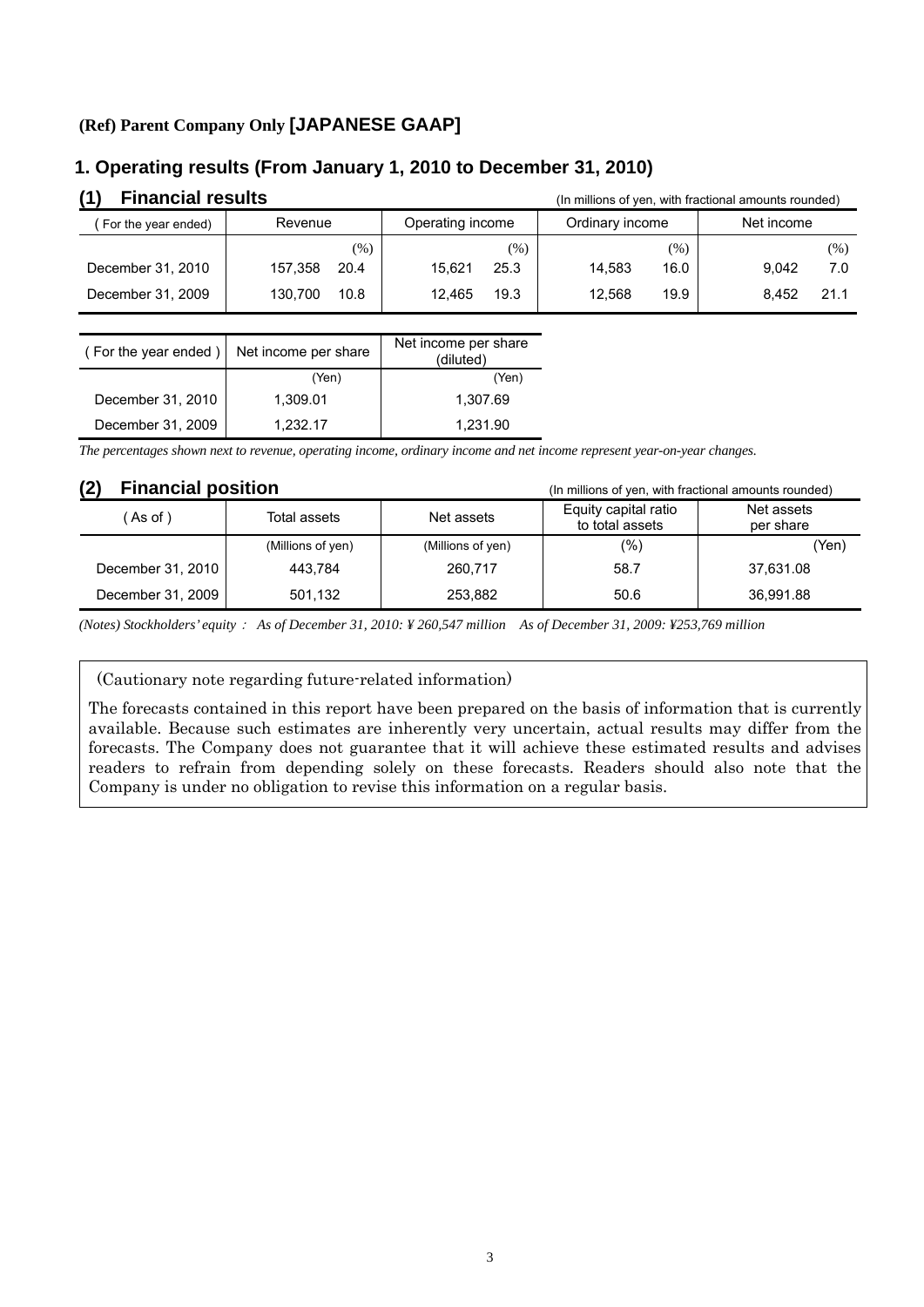< Contents >

| Ι.   | <b>Business Results</b>                                                                                                                                                                                                                                                                                                        |
|------|--------------------------------------------------------------------------------------------------------------------------------------------------------------------------------------------------------------------------------------------------------------------------------------------------------------------------------|
|      | Summary<br>a.<br><b>Overview of Business Results</b><br>b.<br>Profit and Loss<br>$c_{\cdot}$<br>Outlook for the coming fiscal year<br>d.                                                                                                                                                                                       |
|      | $(2)$ Financial position $\cdots$ $\cdots$ $\cdots$ $\cdots$ $\cdots$ $\cdots$ $\cdots$ $\cdots$ $\cdots$ $\cdots$ $\cdots$ $\cdots$ $\cdots$ $\cdots$ $\cdots$ $\cdots$<br>Assets, Liabilities and Shareholders' equity<br>a.<br>Cash flows<br>b.                                                                             |
|      |                                                                                                                                                                                                                                                                                                                                |
|      | $(4)$ Risk management $\cdots$ $\cdots$ $\cdots$ $\cdots$ $\cdots$ $\cdots$ $\cdots$ $\cdots$ $\cdots$ $\cdots$ $\cdots$ $\cdots$ $\cdots$ $\cdots$ $\cdots$ $\cdots$ $\cdots$ $\cdots$ $\cdots$ $\cdots$ $\cdots$ $\cdots$ $\cdots$ $\cdots$ $\cdots$ $\cdots$ $\cdots$ $\cdots$ $\cdots$ $\cdots$ $\cdots$ $\cdots$ $\cdots$ |
| П.   | Status of the Jupiter Telecommunications Co., Ltd. (J:COM) Group                                                                                                                                                                                                                                                               |
| III. | <b>Management Policy</b>                                                                                                                                                                                                                                                                                                       |
|      |                                                                                                                                                                                                                                                                                                                                |
|      | (2)                                                                                                                                                                                                                                                                                                                            |
|      | (3) Medium-and long term management strategies, and issues requiring action $\cdots$ P.12<br><b>Volume Strategy</b><br>a.<br><b>Value Strategy</b><br>b.<br><b>Content Strategy</b><br>$c_{\cdot}$                                                                                                                             |
| IV.  | <b>Consolidated Annual Financial Statements</b>                                                                                                                                                                                                                                                                                |
|      |                                                                                                                                                                                                                                                                                                                                |
|      |                                                                                                                                                                                                                                                                                                                                |
|      |                                                                                                                                                                                                                                                                                                                                |
|      |                                                                                                                                                                                                                                                                                                                                |
|      |                                                                                                                                                                                                                                                                                                                                |
|      |                                                                                                                                                                                                                                                                                                                                |
| V.   | Annual Financial Statements (Parent Company Only-Japanese GAAP)                                                                                                                                                                                                                                                                |

VI. Others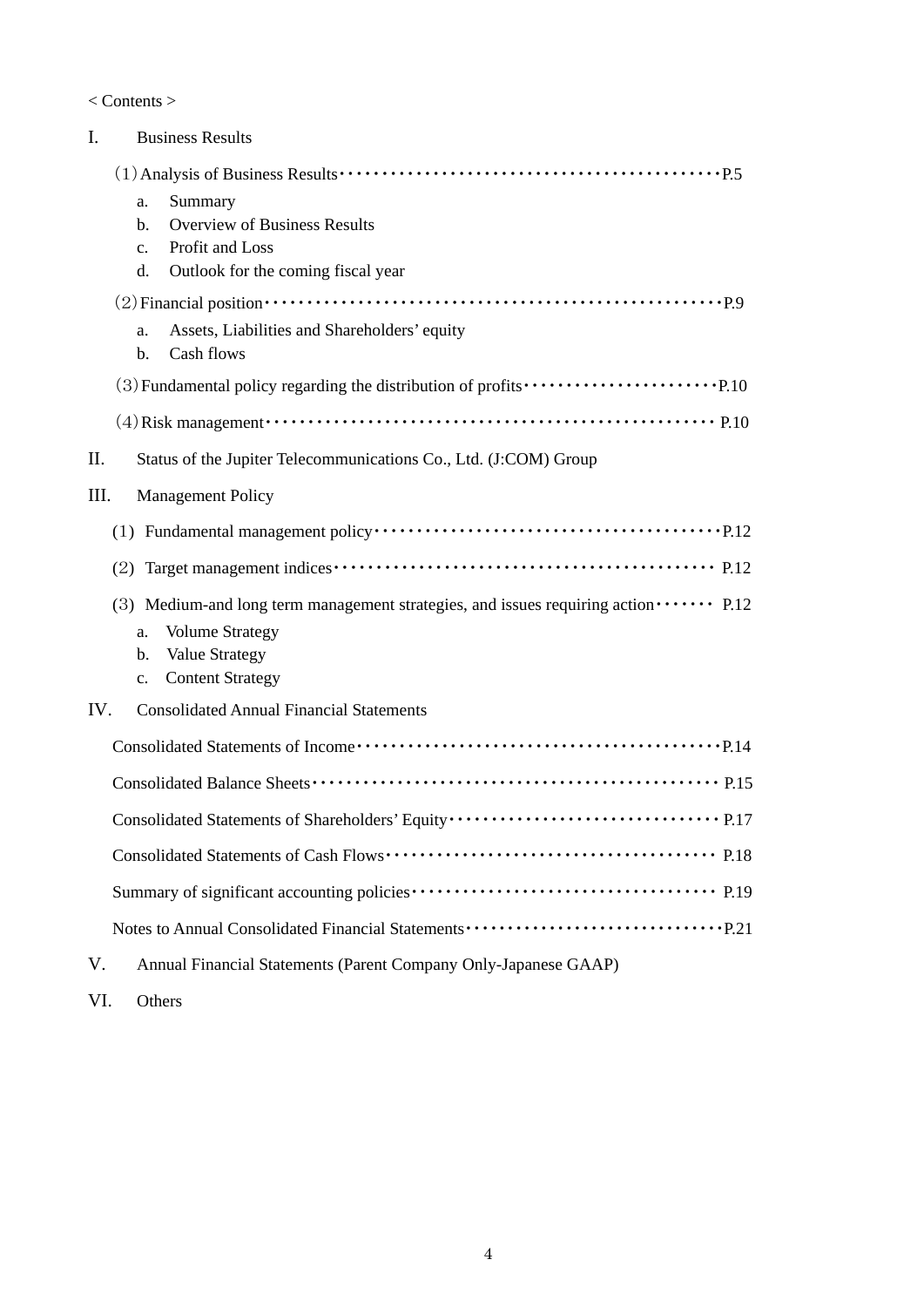## Ⅰ**. Business Results**

## **(1) Analysis of Business Results**

#### **a. Summary**

Throughout the fiscal year ended December 31, 2010, Jupiter Telecommunications Co., Ltd. ("J:COM" or "the Company") continued to face fierce competition from major telecommunications and other competitors against the backdrop of a slump in the pay multi-channel broadcast market.

Under these circumstances, the J:COM Group (J:COM together with its consolidated subsidiaries) continued to focus on implementing its Volume strategy, which aims to increase the number of service subscribing households. At the same time, steps were taken to promote the Group's Value strategy as a part of efforts to improve the monthly average revenue per unit (ARPU) as well as the Content strategy, which is designed to enhance programming quality.

In addition, J:COM concluded a Memorandum of Understanding with Sumitomo Corporation ("Sumitomo"), a major J:COM shareholder since the Company's establishment, and KDDI Corporation ("KDDI"), which became a major J:COM shareholder in February 2010, to consider the formation of an alliance on June 10, 2010. Under this Memorandum, the participating companies also implemented specific measures aimed at collaborating across certain business fields during the period under review.

As a result of the above, revenue for the fiscal year ended December 31, 2010 amounted to ¥360,112 million, a year-on-year increase of 8%. Operating income and net income attributable to J:COM shareholders for the year ended December 31, 2010 increased 9% and 24% respectively to ¥66,755 million and ¥37,690 million. And also, the consolidated performance highlights are as follows.

| Volume                                     | End of Dec 2010                 | End of Dec 2009              | Year on Year<br>Changes |
|--------------------------------------------|---------------------------------|------------------------------|-------------------------|
| [Subscribing Households]                   |                                 |                              |                         |
| Total subscribing households <sup>*i</sup> | 3,426,100                       | 3,274,800                    | $+5%$                   |
| Cable television                           | 2,691,000                       | 2,598,600                    | $+4%$                   |
| High-speed Internet access                 | 1,695,900                       | 1,584,900                    | $+7%$                   |
| Telephony                                  | 1,970,700                       | 1,763,100                    | $+12%$                  |
| [Average Monthly Churn Rate per RGU]       | 1.11%<br>(Ave. Jan-Dec $2010$ ) | 1.07%<br>(Ave. Jan-Dec 2009) | $+0.04$                 |

| Value                       | End of Dec 2010<br>$(Ave. Jan-Dec 2010)$ | End of Dec 2009<br>(Ave. Jan-Dec 2009) | Year on Year<br>Changes |
|-----------------------------|------------------------------------------|----------------------------------------|-------------------------|
| ARPU                        | 7,680 yen                                | 7,726 yen                              | $-46$ yen               |
| Bundle ratio <sup>*ii</sup> | l.86                                     | . 82                                   | $+0.04$                 |

\*<sup>i</sup>: Total subscribing households = the number of households subscribing to one or more J:COM service

\*ⅱ:Bundle ratio = Average number of services received per subscribing household

#### **b. Overview of Business Results**

Under its Volume strategy, J:COM positioned efforts to "broaden its CATV subscriber base" as an important priority during the fiscal year under review. For this purpose, the Company implemented a variety of measures to achieve this end.

One of these measures involved efforts to cultivate new target markets. In this context, J:COM worked diligently to attract young adults, single-person households and senior couples, each a demographic segment to which the Company had not fully promoted the appeal of its services. Taking this approach into consideration, J:COM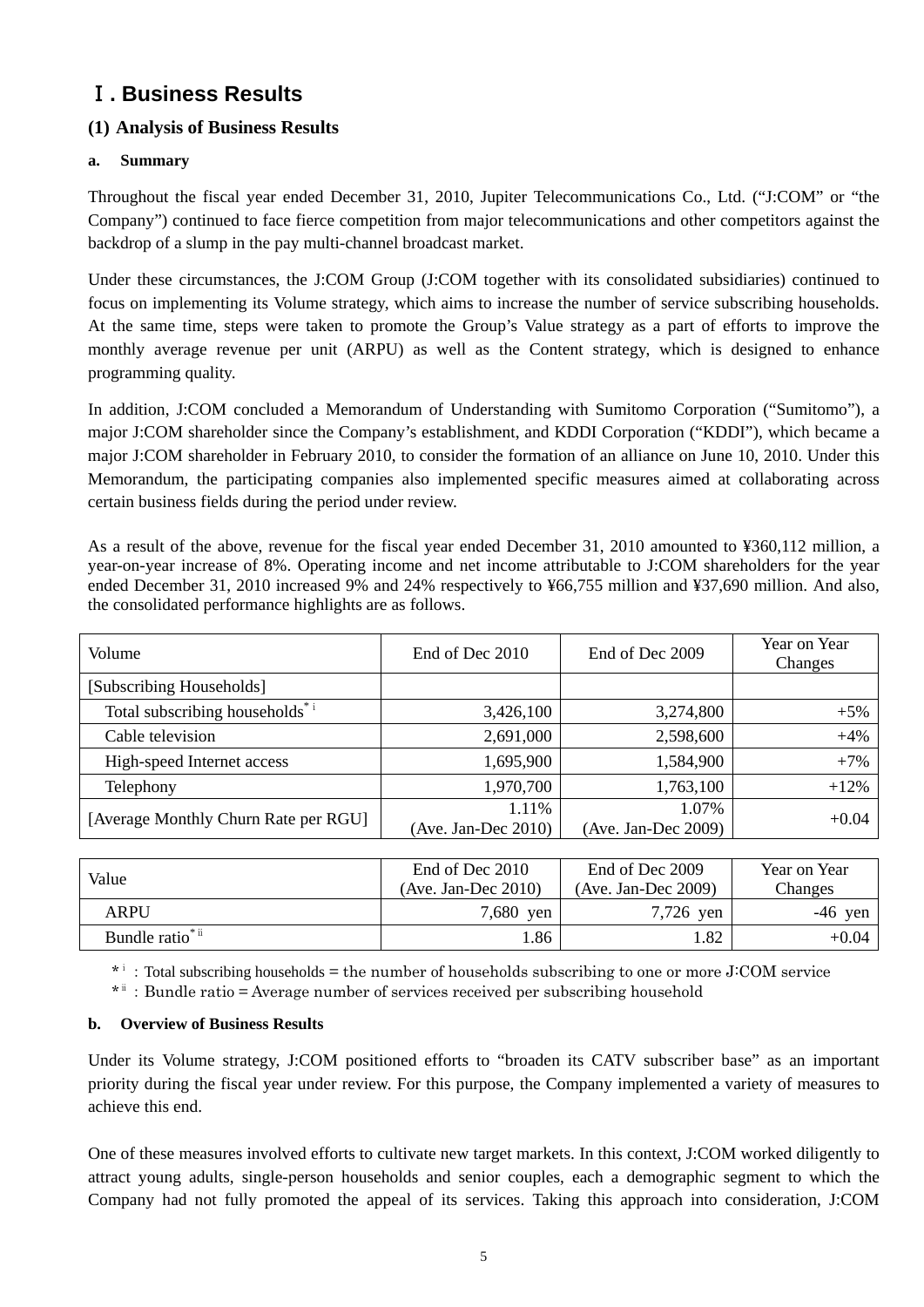launched the new service package "J:COM TV My style<sup>[1](#page-5-0)</sup>" on July 15, 2010. J:COM TV My style is a new package service that includes retransmissions of terrestrial digital and BS digital broadcasts with access to such telecommunication services as high-speed Internet access and telephony, in addition to a selection from the "All you can watch package" of the "J:COM on Demand" video on demand (VOD) service. The "All you can watch package" comprises 31 packages of wide-ranging genres (as of December 31, 2010), and offers unlimited viewing of programs within each package at any time for a fixed monthly fee. Prime examples of the packages currently on offer include "WARNER TV," which comprises a host of popular Warner Brothers' TV series, and "All you can watch Discovery 100," a diverse selection of Discovery Channel documentaries. In addition to matching changes in television viewing patterns and customer needs that call for "the viewing of programs limited to a specific genre" and "the enjoyment of watching in-demand programs at a time of one's own choice," on the back of an increase in the number of nuclear family and single-person households, this service also acts as a quick and easy terrestrial digital countermeasure that helps to strategically capture terrestrial digital demand. From a sales and marketing perspective, J:COM placed considerable emphasis on increasing the number of service subscribers by using such promotional tools as terrestrial transmission television commercials. As a result of these collective endeavors, the number of cable television service subscribing households saw a clear upward shift from July 2010. The Company has positioned J:COM TV My style as an entry model aimed at stimulating interest in its multi-channel service. Moving forward, J:COM will strive to further promote the new service package to capture a new subscriber base. At the same time, the Company will make every effort to promote a shift in the number of subscribers to its mainstay J:COM TV Digital multi-channel service.

A second measure encompassed efforts to address the complete migration and changeover to terrestrial digital broadcasting scheduled on July 24, 2011. During the period under review, the J:COM Group continued to channel its energies toward capturing the estimated 1,400,000 potential communal reception households<sup>[2](#page-5-1)</sup> residing within its service area. As a result, the Company successfully reached agreements to provide terrestrial retransmission services with facilities management companies to a cumulative total of approximately 1,000,000 households as of the end of the fiscal year under review. This represented an increase of approximately 460,000 households for the period. Furthermore, J:COM pursued negotiations with agreed households regarding its pay services. Buoyed by these endeavors, the Company acquired approximately 90,000 revenue generating units (RGUs) for the year ended December 31, 2010.

A third measure implemented by J:COM was designed to improve the churn rate. Among a host of initiatives to improve the level of customer satisfaction (CS), the Company established a new Customer Satisfaction Promotion Division on July 1, 2010, with the aim of strengthening measure formulating capability for improving CS and preventing subscription cancelations, as well as reinforcing the measure implementing capability. Adopting a systematic approach, J:COM classified the cancellation of subscriptions on an individual cause basis according to the attributes of each customer. Based on this analysis, the Company identified levels of cancellation risk and drew up effective countermeasures for each case. In specific terms, J:COM adopted a strict policy of customer follow-up in the period following the signing of a service contract, lent a keener ear to customer comments and opinions, and implemented several measures including the promotion of long-term subscription products.

In implementing its Value strategy, the J:COM Group terminated the analog broadcast of its cable television services across its nationwide service network with the exception of certain service areas<sup>[3](#page-6-0)</sup> on September 30, 2010. This completed the Group's shift to digital transmission. Building on this initiative, the Group took steps to effectively apply the frequency bands previously used for its analog broadcasts to promote expansion of its

<span id="page-5-0"></span><sup>&</sup>lt;sup>1</sup> The name of the "J:COM TV My style Select" service was changed to "J:COM TV My style" on October 1, 2010.

<span id="page-5-1"></span><sup>&</sup>lt;sup>2</sup> Communal reception households are defined as households that receive terrestrial broadcasts through communal reception facilities, installed to solve poor reception in shadow areas created by buildings, transmission lines and related structures.

<sup>&</sup>lt;sup>3</sup> Group companies of the former Mediatti Communications, Inc., the former Johoku New Media Co., Ltd. and certain areas of Cablenet KOBE ASHIYA Co., Ltd.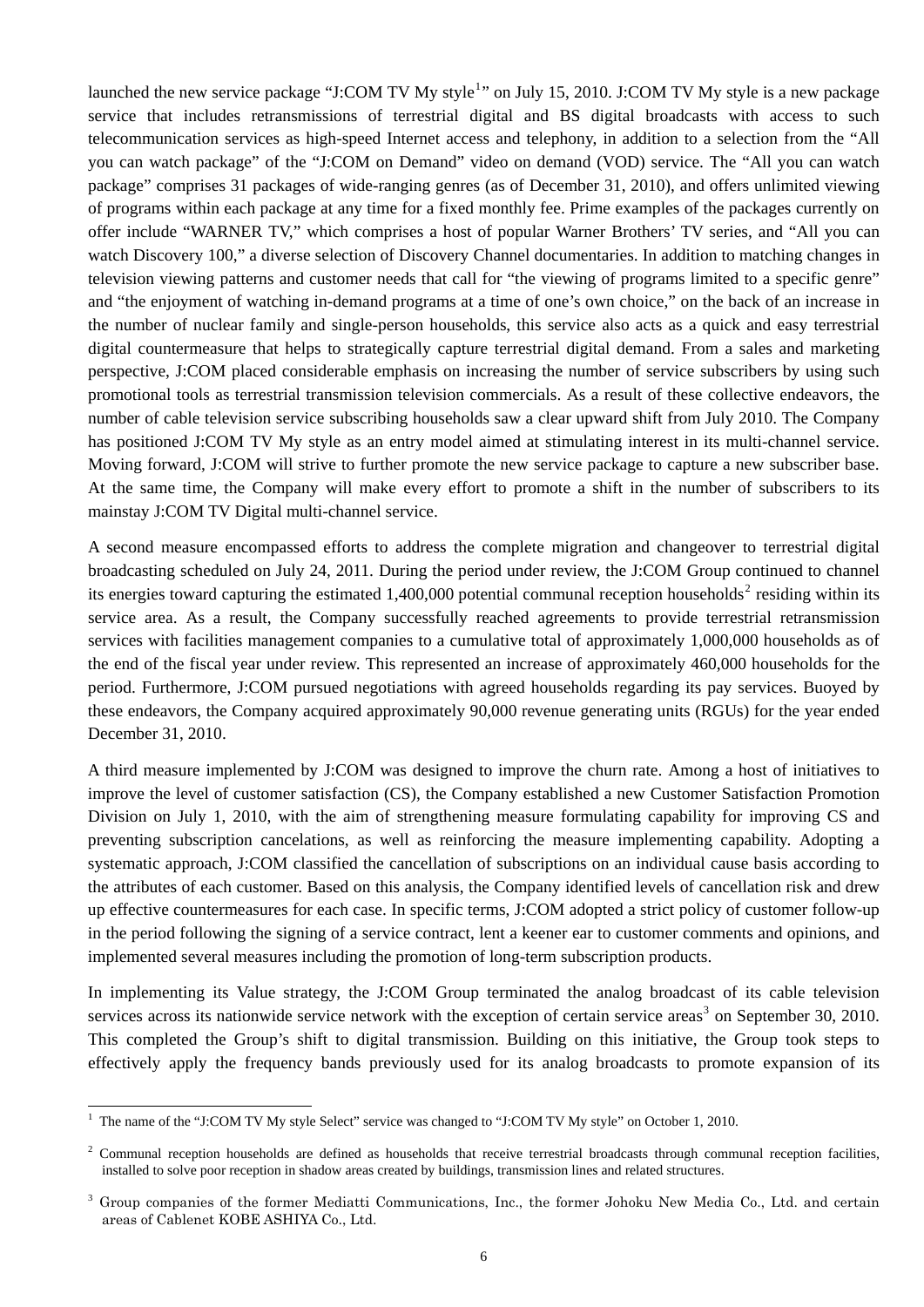high-definition (HD) broadcast channels. As a result, viewers were able to enjoy a total of 49 HD channels as of December 31, 2010, accounting for approximately 60% of the Company's complete channel lineup of wide-ranging genres including sports, movies and entertainment. With regard to the Group's VOD service, the Company implemented a variety of initiatives aimed at expanding the Group's user base. As a prime example, the J:COM Group launched Japan's first 3-D programming content VOD broadcasting service in April 2010. In addition, J:COM was quick to acquire exclusive VOD service broadcasting rights of the serial drama "Clone Baby" broadcast terrestrially by Tokyo Broadcasting System Television, Inc. With services commencing from October 5, 2010, J:COM again gained a lead on its competitors, becoming the first in Japan to realize an exclusive pay-for-view service for a terrestrially broadcast serial drama. Looking ahead, the Company will continue to actively expand its lineup of HD channels and VOD services as a part of ongoing efforts to deliver more attractive and appealing cable television services.

Turning to the Group's Content strategy, J:COM's consolidated subsidiary J SPORTS Broadcasting Corporation ("J SPORTS") and Jupiter Golf Network Co., Ltd commenced HD programming of those thematic channels; "J sports 1" "J sports 2" from March 1, 2010 and "Golf Network" from June 1, 2010. This formed part of the Group's overall commitment to expand its lineup of HD channels. Furthermore, the consolidated subsidiary J SPORTS, which plans to commence new BS digital broadcasting after October 2011, received accreditation for two additional channels from Japan's Ministry of Internal Affairs and Communications on October 19, 2010. As a result, J SPORTS will become the nation's leading BS broadcaster with a total of four channels. In the future, the J:COM Group will endeavor to maximize J SPORTS viewer appeal through this new BS broadcasting platform. At the same time, every effort will be made to increase the number of J SPORTS subscribers and to expand the multi-channel market. With respect to J:COM's relationship with KDDI, both companies are considering specific measures of an alliance across five business fields, namely Ⅰ.Telecom Business and Product Collaboration, Ⅱ.Sales and Marketing Cooperation, Ⅲ.Technology and Infrastructure, Ⅳ.Media Business, and Ⅴ.CATV Business. As the first concrete step in concluding this alliance, J:COM Shops and au Shops in the Kansai area commenced cross-sales promotion of the Company's cable television and other services and the au Mobile services of KDDI from August 1, 2010. Moving forward, both companies are committed to generating additional synergy benefits, and plan to extend this cross-sales promotion initiative to other service areas including Sapporo and Kanto.

#### **c. Profit and Loss**

In the following discussion, we quantified the acquisition impact, which represented the effect by consolidating an acquired entity on our results of operations during the first twelve months following the acquisition date. We represented changes that excluded the impact of acquisitions as changes at existing consolidated subsidiaries. Included as acquisition impacts in the below discussion of cumulative consolidated business results were J SPORTS Broadcasting Corporation and its subsidiary, consolidated on October 1, 2009, Suzuran Cable System transferred from the Keihanshin Cable Vision Foundation to J:COM consolidated subsidiary CableNet KOBE ASHIYA Co.,Ltd. on February 1, 2010, Kobe Cable Vision, transferred from Kobe City Development & Management Foundation to CableNet KOBE ASHIYA Co., Ltd. on April 1, 2010, and Cablevision Kasai transferred from Tokyo Cablevision to J:COM consolidated subsidiary Edogawa Cable TV Co., Ltd. on June 1, 2010.

Revenue increased by ¥26,388 million, or 8% from ¥333,724 million for the year ended December 31, 2009 to ¥360,112 million for the year ended December 31, 2010. This increase included ¥11,221 million that was attributable to the aggregate impact of acquisitions. Excluding the effects of these acquisitions, revenue increased by ¥15,167 million, or 5%.

Subscription fees increased by ¥10,461 million, or 4%, from ¥287,736 million for the year ended December 31, 2009 to ¥298,197 million for the year ended December 31, 2010. This increase included ¥786 million that was attributable to the aggregate impact of acquisitions. Excluding the impact of acquisitions, subscription fees increased by ¥9,675 million, or 3%.

<span id="page-6-0"></span>Cable television subscription fees increased by ¥4,870 million, or 3%, from ¥155,903 million for the year ended December 31, 2009 to ¥160,773 million for the year ended December 31, 2010. The increase in cable television subscription fees was mainly attributable to an increase in the number of consolidated subsidiary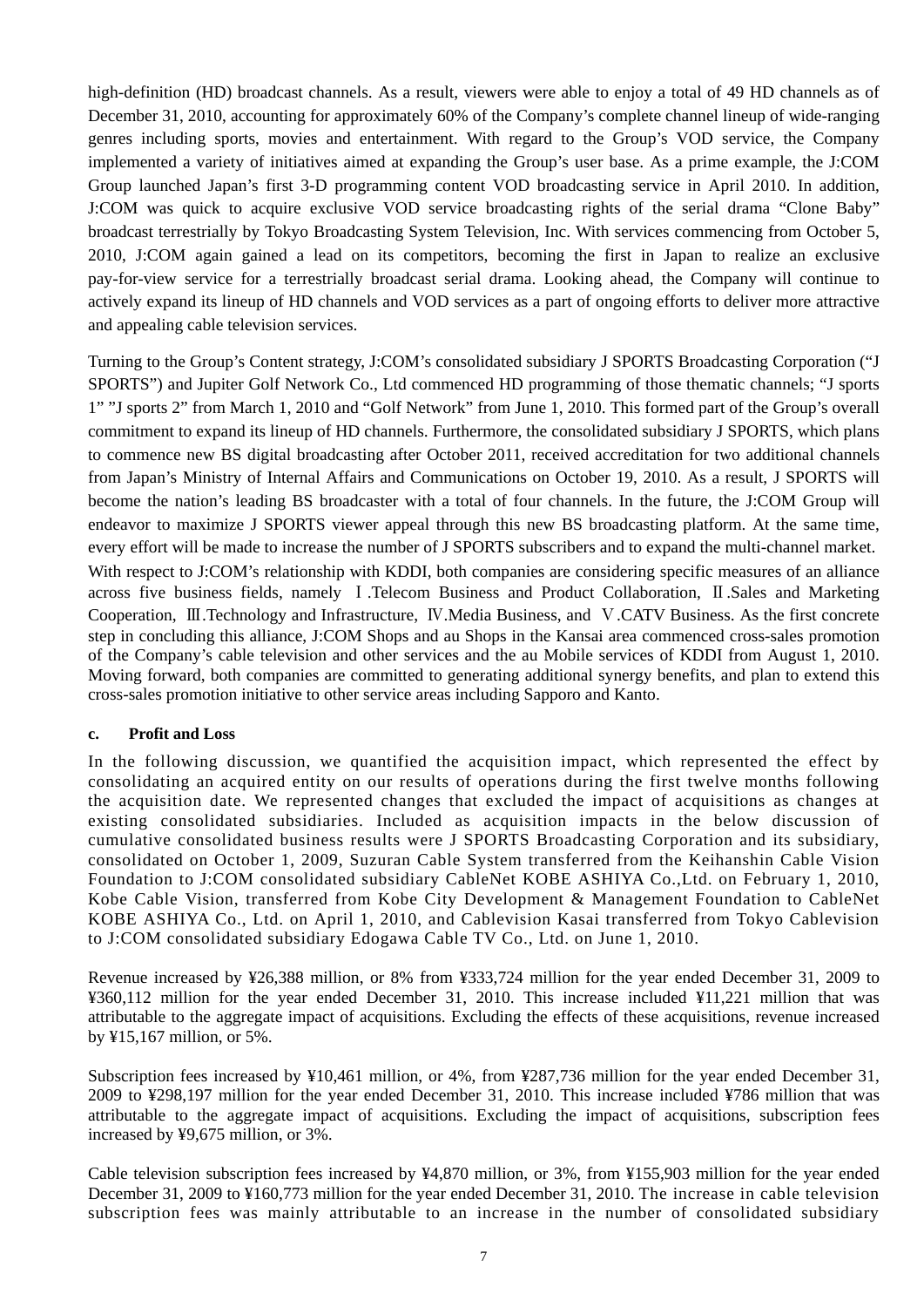subscribing households as well as having nearly completed except for certain areas of cable television subscribers receiving digital service as of December 31, 2010, and increasing digital additional service using of HDR mainly on the Blu-ray.

High-speed Internet subscription fees increased by ¥3,481 million, or 4% from ¥83,525 million for the year ended December 31, 2009 to ¥87,006 million for the year ended December 31, 2010. The increase in high-speed Internet access subscription fees was due to an increase in the number of consolidated subsidiary subscribing households, which was partly offset by increased product bundling discounts.

Telephony subscription fees increased by ¥2,110 million, or 4%, from ¥48,308 million for the year ended December 31, 2009 to ¥50,418 million for the year ended December 31, 2010. The increase in telephony subscription fees was primarily the result of an increase in the number of consolidated subsidiary subscribing households, which was partly offset by increased product bundling discounts and lower call volumes.

Turning to existing consolidated subsidiary subscription fees by type of service, the rates of increase for the year ended December 31, 2010 were 3%, 4% and 4% for cable television, high-speed Internet access and telephony service, respectively.

Other revenue increased by ¥15,927 million, or 35%, from ¥45,988 million for the year ended December 31, 2009 to ¥61,915 million for the year ended December 31, 2010. The increase was mainly attributable to the aggregate impact of acquisitions totaling ¥10,435 million.

Operating and programming costs increased by ¥12,222 million, or 10%, from ¥123,050 million for the year ended December 31, 2009 to ¥135,272 million for the year ended December 31, 2010. This increase was largely due to the aggregate impact of acquisitions of ¥8,076 million and expense related to subscribers. Selling, general and administrative expenses increased by ¥5,901 million, or 9%, from ¥66,341 million for the year ended December 31, 2009 to ¥72,242 million for the year ended December 31, 2010. This mainly reflected increases in advertising costs in connection with sales promotions and higher personnel costs, and the aggregate impact of acquisitions totaling ¥1,301 million

Depreciation and amortization expenses increased by ¥2,669 million, or 3%, from ¥83,174 million for the year ended December 31, 2009 to ¥85,843 million for the year ended December 31, 2010. This increase was largely attributable to additions to fixed assets related to the installation of services to new customers and the aggregate impact of acquisitions totaling ¥1,069 million.

Operating income, as a result of the above items, increased by ¥5,596 million, or 9% from ¥61,159 million for the year ended December 31, 2009 to ¥66,755 million for the year ended December 31, 2010. Í

Interest expense, net decreased by ¥81 million, or 2%, from ¥5,172 million for the year ended December 31, 2009 to ¥5,091 million for the year ended December 31, 2010.

Income before noncontrolling interests and income taxes increased by ¥5,333 million, or 9% from ¥57,834 million for the year ended December 31, 2009 to ¥63,167 million for the year ended December 31, 2010. Net income attributable to J:COM shareholders increased by ¥7,237 million, or 24%, from ¥30,453 million for the year ended December 31, 2009 to ¥37,690 million for the year ended December 31, 2010. This was due to such factors as a decrease in tax expenses resulting from liquidation of subsidiaries that had been intermediary holding companies.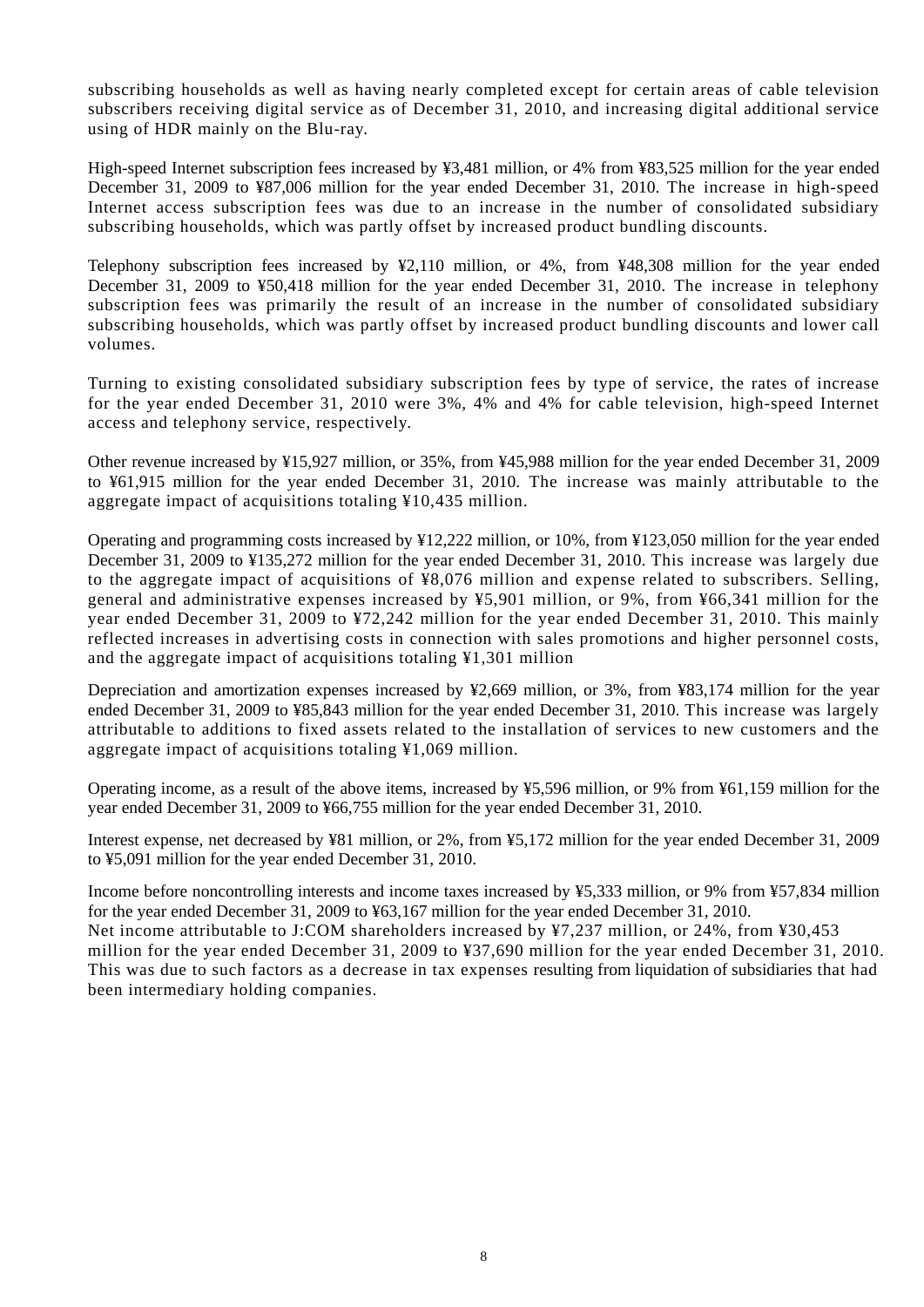#### **d. Outlook for the coming fiscal year**

| (for the year ended)             | Revenue                              | <b>Operating Income</b>                    | Income before<br>noncontrolling<br>interests and income<br>taxes | Net Income attributable<br>to J:COM shareholders |
|----------------------------------|--------------------------------------|--------------------------------------------|------------------------------------------------------------------|--------------------------------------------------|
| December 31, 2011<br>(forecasts) | (Millions of yen)<br>$\%$<br>370,000 | (Millions of yen)<br>$\%$<br>73,000<br>9.4 | (Millions of yen)<br>$\%$<br>10.0<br>69.500                      | (Millions of yen)<br>$\%$<br>37,500<br>(0.5)     |

*(Notes) The percentages shown next to revenue, operating income, income before noncontrolling interests and income taxes and net income attributable to J:COM shareholders represent year-on-year changes.* 

Having a stagnant pay multi-channel broadcast market and weak economy in the background, the J:COM Group's operating environment remains severe in the intense competition among major telecommunications and related companies. On the other hand, as a group that delivers terrestrial digital solutions, J:COM recognizes the planned complete changeover to terrestrial digital broadcasting in July 2011 as a significant business opportunity.

Under these circumstances, the J:COM Group will proactively reinforce its efforts to capitalize on this digital service demand and aggressively target potential new customers in order to expand its subscriber base. In addition to further bolstering its marketing capabilities, the J:COM Group will at the same time continue to diversify sales channels. From a product perspective, the J:COM Group will introduce such new and attractive services as it works diligently toward addressing customer needs. Moreover, the J:COM Group will work in earnest to enhance the quality of its programming content by such a measure as expanding its lineup of HD channels through a variety of endeavors.

Taking into consideration the aforementioned measures, consolidated revenue is estimated to total ¥370,000 million for the fiscal year ending December 31, 2011. On the earnings front, the J:COM Group is projecting consolidated operating income, income before non controlling interests and income taxes, and net income attributable to J:COM shareholders to reach ¥73,000 million, ¥69,500 million and ¥37,500 million, respectively.

The J:COM Group's consolidated performance forecasts are based on business plans for the full fiscal year. Accordingly, performance forecasts for the first half on a cumulative basis are not provided.

## **(2) Financial position**

#### **a. Assets, Liabilities and Shareholders' equity**

Total assets increased by ¥15,106 million, from ¥801,657 million as of December 31, 2009 to ¥816,763 million as of December 31, 2010. The increase was primarily due to higher cash and cash equivalents provided from operations, exercise of stock options, and partly offset by debt repayments.

Total liabilities decreased by ¥21,713 million, from ¥412,066 million as of December 31, 2009 to ¥390,353 million as of December 31, 2010. The decrease was largely the result of debt repayments.

Total J:COM shareholders' equity increased by ¥35,249 million from ¥374,902 million as of December 31, 2009 to ¥410,151 million as of December 30, 2010. The increase was mainly due to the upswing in net income attributable to J:COM shareholders for the year ended December 31, 2010, as well as the decrease in treasury stock allocated as a result of the exercise of stock options, which was partly offset by payment of dividend.

#### **b. Cash flows**

For the year ended December 31, 2010, the net cash provided by operating activities of ¥124,376 million was used to fund net cash used in our investing and financing activities of ¥57,048 million and ¥53,542 million, respectively. Accounting for the aforementioned activities, cash and cash equivalents increased by ¥13,786 million from ¥64,426 million as of December 31, 2009 to ¥78,212 million as of December 31, 2010.

## *Cash Provided by Operating Activities*

Net cash provided by operating activities increased by ¥750 million, from ¥123,626 million for the year ended December 31, 2009 to ¥124,376 million for the year ended December 31, 2010. This was due to revenue increase, deferred taxes decrease and change of operating credit and debt.

#### *Cash Used in Investing Activities*

Net cash used in investing activities increased by ¥490 million, from ¥56,558 million for the year ended December 31, 2009 to ¥57,048 million for the year ended December 31, 2010. The net cash used for the year ended December 31, 2010 primarily consisted of ¥56,247 million for capital expenditures.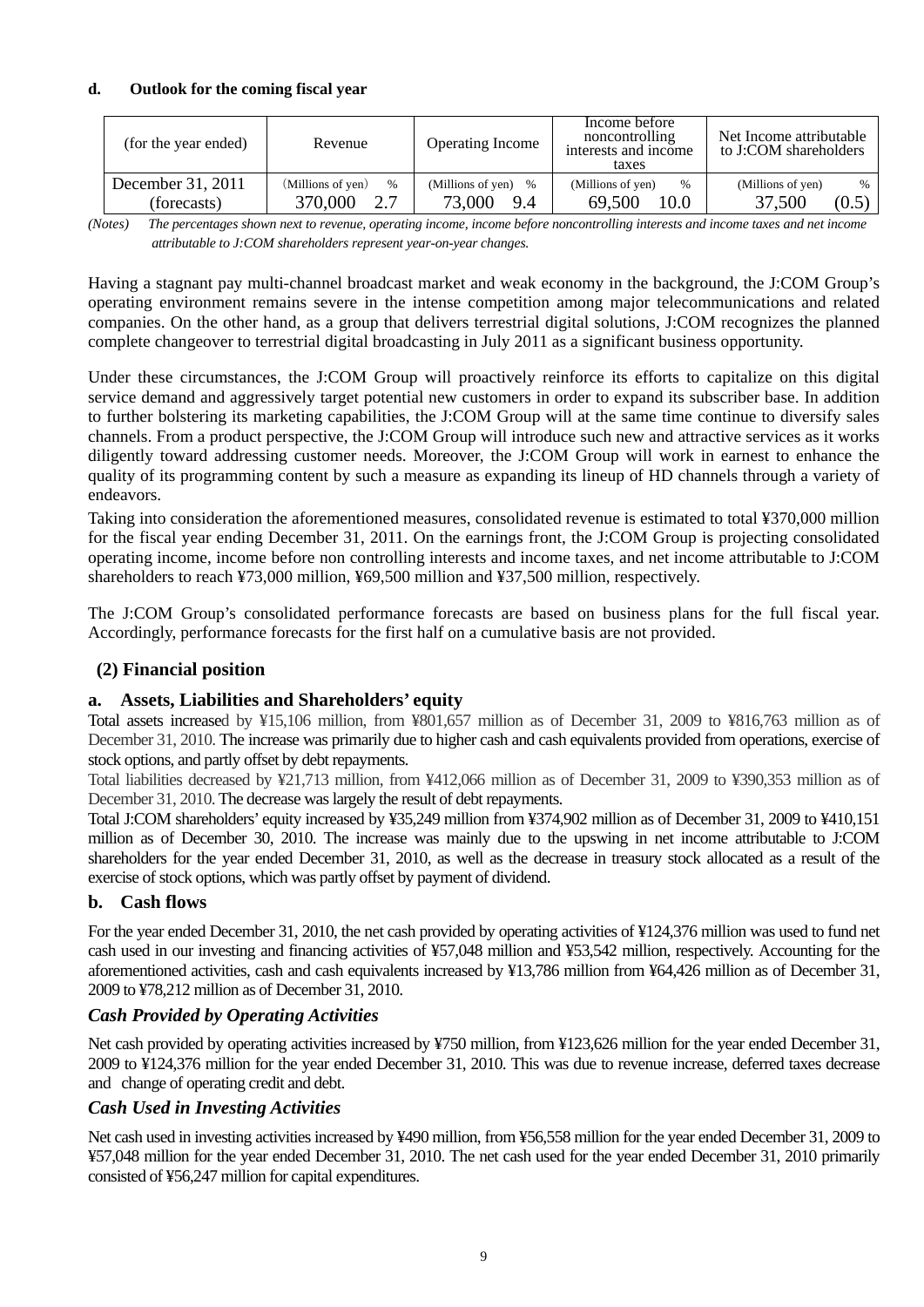## *Cash Used in Financing Activities*

Net cash used in financing activities increased by ¥29,397 million, from ¥24,145 million for the year ended December 31, 2009 to ¥53,542 million for the year ended December 31, 2010. The net cash used for the year ended December 31, 2010 primarily consisted ¥21,594 million of principal payments under capital lease obligations, ¥24,390 million of debt repayment(net), and ¥7,514 million of dividends paid to shareholders. This was partially offset by ¥616 million of proceeds from the issuance of common stock and ¥4,420 million of allocation of treasury stock relating to the exercise of stock options.

### **(3) Fundamental policy regarding the distribution of profits**

J:COM recognizes that the distribution of profits to shareholders is an important management issue. In this context, the Company will endeavor to consistently supplement the J:COM Group's internal reserves for use in potential future investments such as the acquisition of other companies and businesses as well as capital expenditures, while at the same time maintaining stable and continuous returns to shareholders. As such, J:COM is scheduled to undertake the payment of an annual cash dividend of ¥1,500 of which interim cash dividend of ¥600 per share in connection with the year-end cash dividend of ¥900 per share.

Looking ahead, J:COM will continue to promote sustainable growth while working positively to return profits to shareholders. In fiscal 2011, the year ending December 31, 2011, taking into consideration the J:COM Group's business results and other factors, the Company plans to pay an annual cash dividend of ¥1,800 per share, comprising an interim cash dividend of ¥900 per share and a year-end cash dividend of ¥900 per share, compared with ¥1500 (forecast) per share in fiscal 2010.

#### **(4) Risk management**

The J:COM Group has implemented organizational and structural risk management measures. However, should risks emerge, the possibility exists that they could significantly affect the J:COM Group's business results, financial position or cash flows.

As of December 31, 2010, risks to the J:COM Group (some of which are outside of the control of the J:COM Group) were as follows:

- 1. Risks associated with the J:COM Group's businesses
- An ineffective strategy for gaining new subscribers.
- Risk that the J:COM Group might be unable to secure the funds, equipment, or obtain regulatory approvals needed for network expansion.
- Changes in the performance of J:COM Group companies might have a negative effect on operating results.
- Risks associated with non-compliance with certain regulations (for instance, claims for damages resulting from the unauthorized release of personal information).
- 2. Risks associated with business relationships
- Adverse developments, including the cessation of transactions, in the J:COM Group's relationships with programming suppliers, network infrastructure providers, suppliers of service reception and transmission equipment (digital set-top boxes, etc.), and other CATV and satellite broadcast operators.
- 3. Risks associated with markets
- Intensifying competition with other firms in the same line of business as the J:COM Group, and adverse trends in markets.
- Reduction in opportunities to expand operations through the acquisition of other businesses.
- 4. Risks associated with changes in global macroeconomic conditions
- As concerns surrounding a downturn in the global economy increase, current macroeconomic conditions may have a negative impact on the Company's performance.
- 5. Legal and regulatory risks
- Stricter government regulations, revisions to laws, etc.
- 6. Risks associated with natural and man-made disasters
- Outage of the J:COM Group's transmission facilities due to natural disasters, terrorist attacks, etc.

For more detailed information on the foregoing, please refer to the J:COM annual securities report scheduled for submission in March 2011.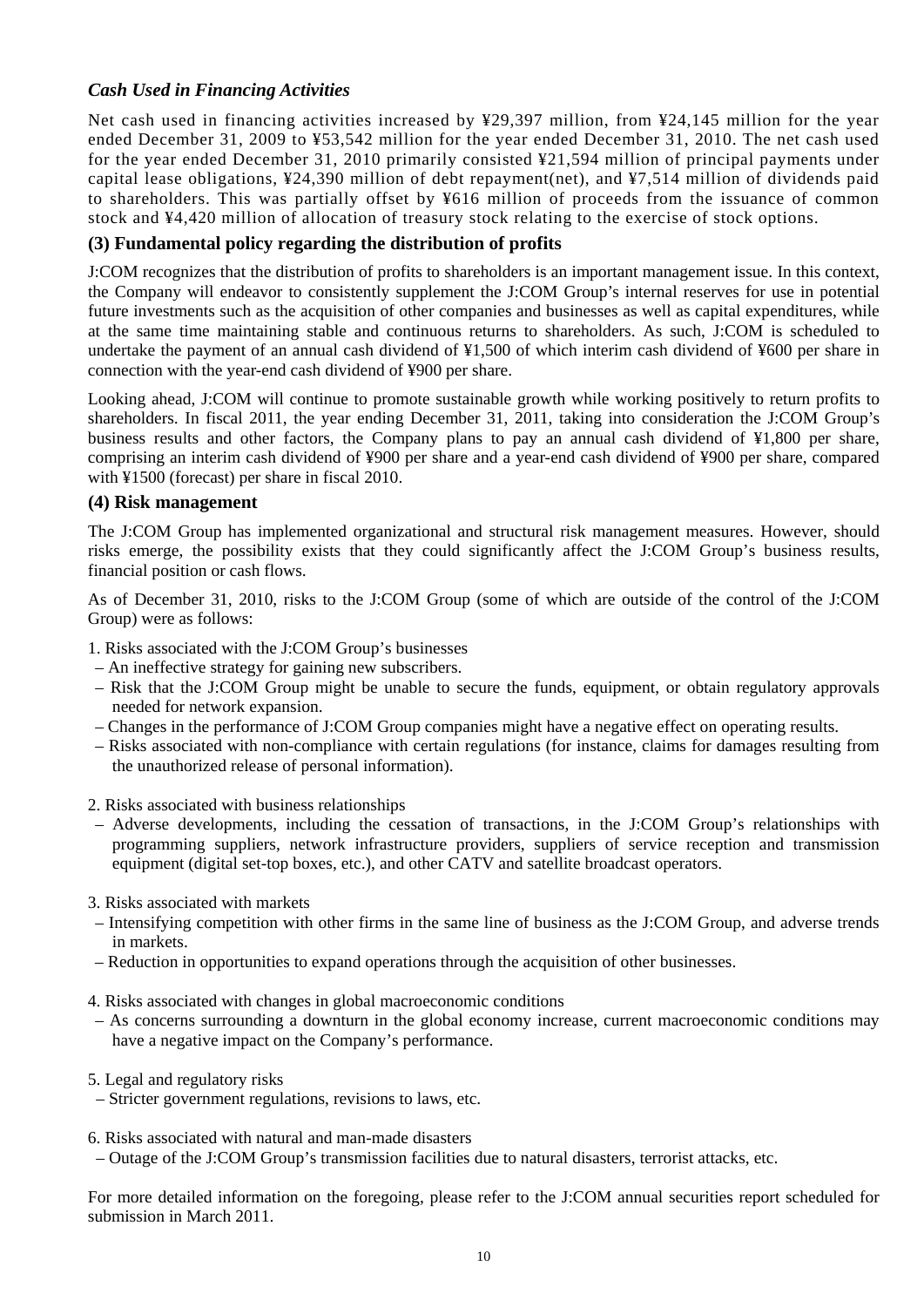

・ J:COM Tokyo Co., Ltd., a consolidated company merged with Johoku New Media Co., Ltd., which had been another consolidated company, in November 2010.

· J-Sports LLC and Jupiter Sports Inc. that had been consolidated companies conducted complete liquidation in June 2010 and October 2010 respectively.<br>· J:COM Fukuoka Co., Ltd. and J:COM Kita-Kyushu Co., Ltd. that were con become J:COM Kyushu Co., Ltd..

KADOKAWA J:COM Media Co., Ltd. that had been an affiliate conducted complete liquidation in June 2010.

Besides the above, we invested Open Wireless Platform LLC which was established on March 31, 2009.

・ Service and bundle services offered by the managed companies and non-managed company are different from the services provided under J:COM brand.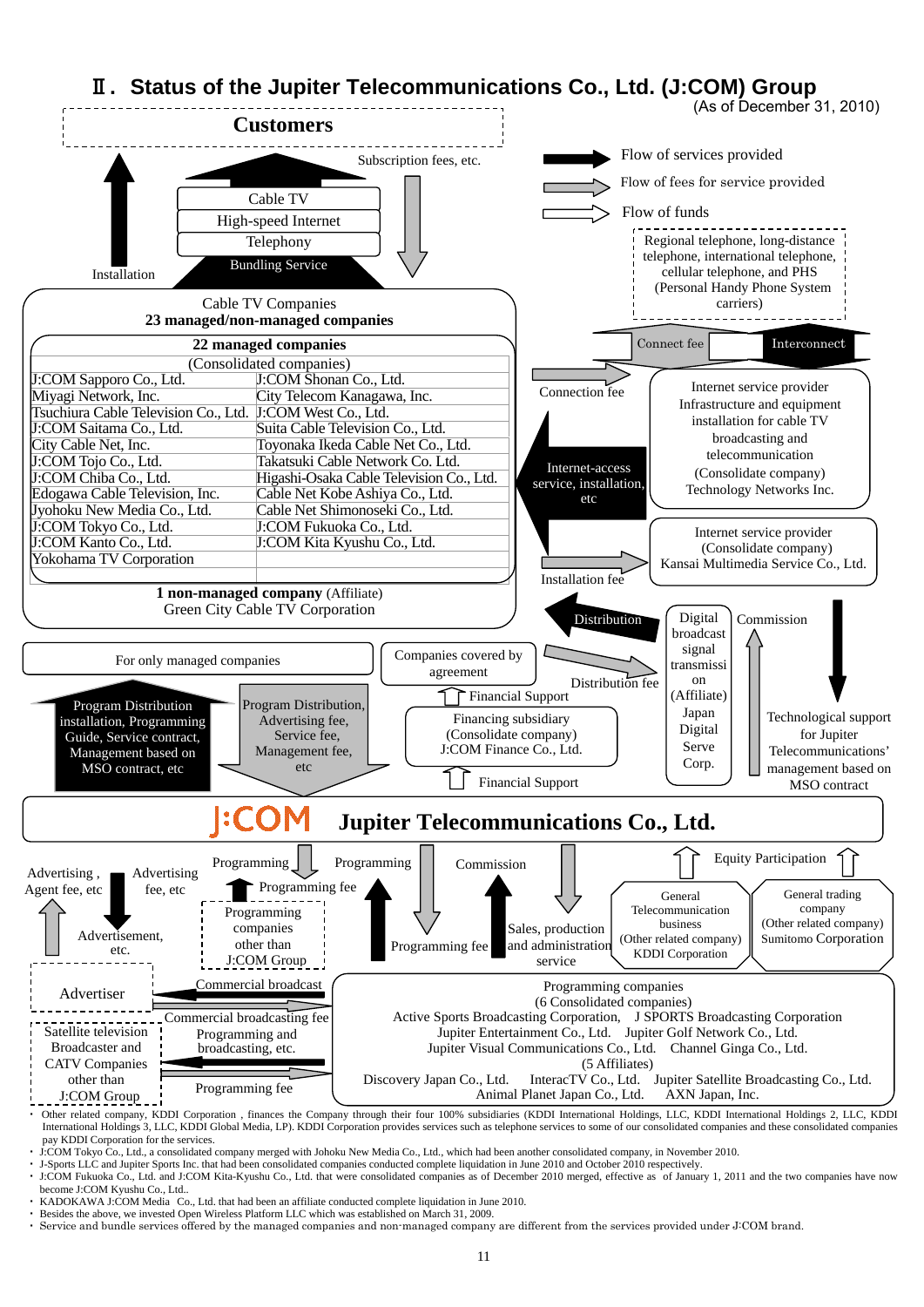## Ⅲ**. Management Policy**

#### **(1) Fundamental management policy**

There have been no major changes to the information outlined in the Company's Consolidated Financial Results Release for the year ended December 31, 2008, disclosed on January 29, 2009. Accordingly, this information has been omitted.

For details of the Company's fundamental management policy, please refer to the aforementioned release at the following Web sites.

J:COM's Web site: URL: http://www.jcom.co.jp/ir\_en/irlibrary.html

#### **(2) Target management indices**

There have been no major changes to the information outlined in the Company's Consolidated Financial Results Release for the year ended December 31, 2008, disclosed on January 29, 2009. Accordingly, this information has been omitted.

For details of the Company's fundamental management policy, please refer to the aforementioned release at the following Web sites.

J:COM's Web site: URL: http://www.jcom.co.jp/ir\_en/irlibrary.html

#### **(3) Medium- and long-term management strategies, and issues requiring action**

Looking ahead to the fiscal year ending December 31, 2011 and beyond, the J:COM Group will continue its efforts to secure overall sustainable growth by working to boost the volume growth, the value growth and enhance the quality of its contents, in addition to cooperate the formation of an alliance with KDDI. Through these means, the J:COM Group will endeavor to raise its corporate value.

#### **a. Volume Strategy**

J:COM worked diligently to attract young adults, single person households and senior couples, each a demographic segment to which the Company had not fully promoted the appeal of its services. Taking this approach into consideration, J:COM will continue to provide highly satisfying services such as the new service package "J:COM TV My style" launched on July 15, 2010 that accurately address the needs of its customers. And in the lead-up to the complete changeover to terrestrial and BS digital broadcasting, the J:COM Group is working to swiftly acquire communal reception households and introduce pay services. The J:COM Group recognizes that these endeavors play a critical role in expanding its customer base.

As it strives to further increase subscriber numbers within existing areas, the J:COM Group is bolstering sales and marketing activities such as launching television commercial campaigns, and strengthening marketing via its website and inbound call centers.

As another key pillar that underpins the Group's efforts to increase subscribers in existing areas and to promote its volume strategy, J:COM will continue to aggressively pursue opportunities for equity participation and M&A of other cable television companies which are adjacent to J:COM service areas.

#### **b. Value Strategy**

In order to strengthen its competitiveness against services offered by major telecommunications and other companies, the J:COM Group will remain steadfast in its efforts to bolster and augment its major digital services: HD programming and VOD. In its VOD services, the J:COM Group is looking to improve the level of customer satisfaction and to broaden customer base. To this end, the Group will continue to expand its "All you can watch package" line-ups. At the same time, plans are underway to commence broadcasts of much-discussed films of 3-D programming. As for its HD programming services, which currently comprises 49 terrestrial, BS and CS HD channels, J:COM will endeavor to further expand its menu line up.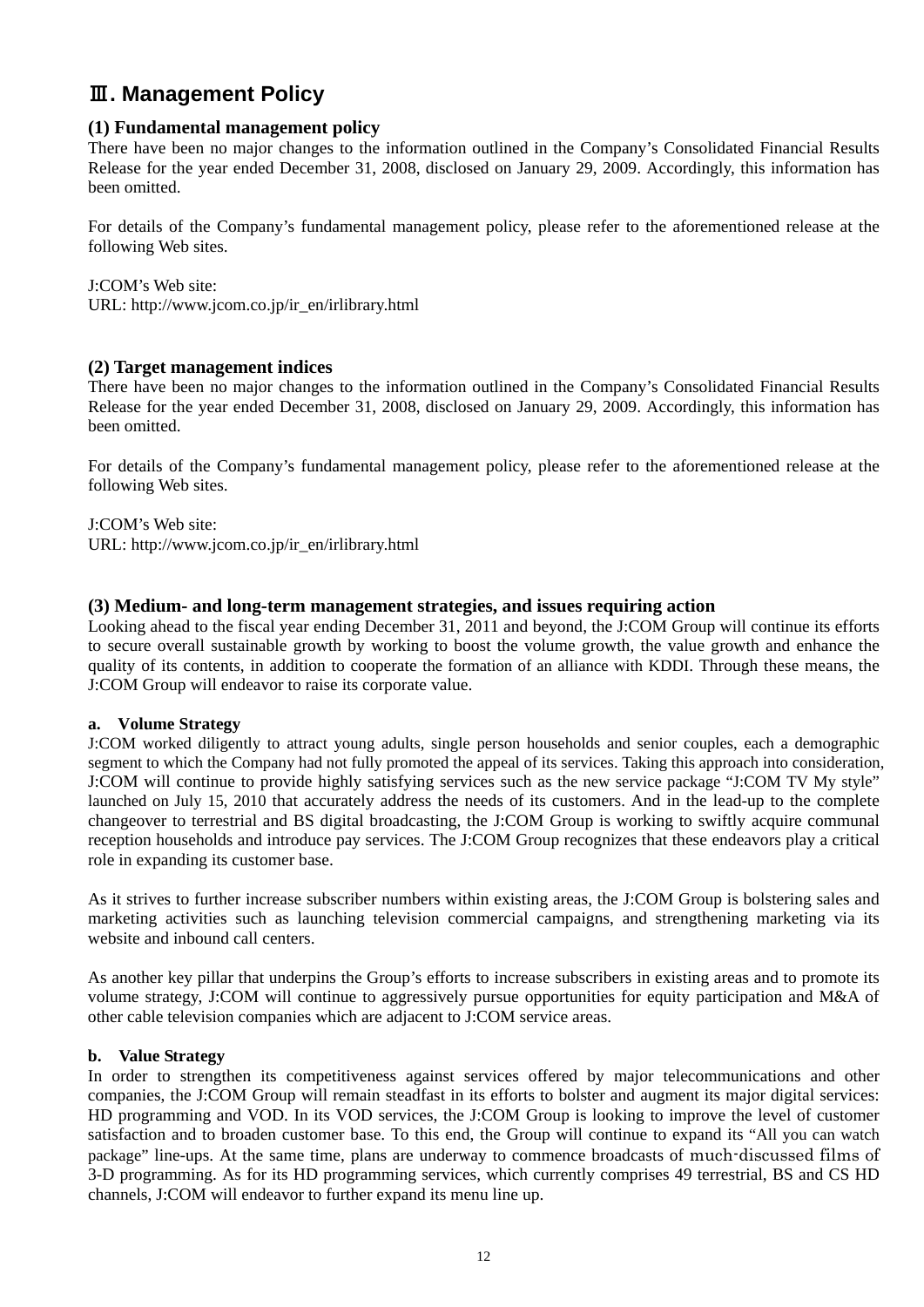#### **c. Content Strategy**

Increasing the quality of programming content is essential to energize and expand the pay multi-channel broadcast market. Based on this recognition, each channel company within the J:COM Group will endeavor to improve quality of programs through creation and production of appealing content and in expansion of its lineup of HD channels, etc.

Moreover, the consolidated subsidiary J SPORTS, which plans to commence new BS digital broadcasting, will endeavor to maximize J SPORTS viewer appeal and be made to increase the number of J SPORTS subscribers through this new platform. The J:COM group will contribute to expand the multi-channel market through such business developments.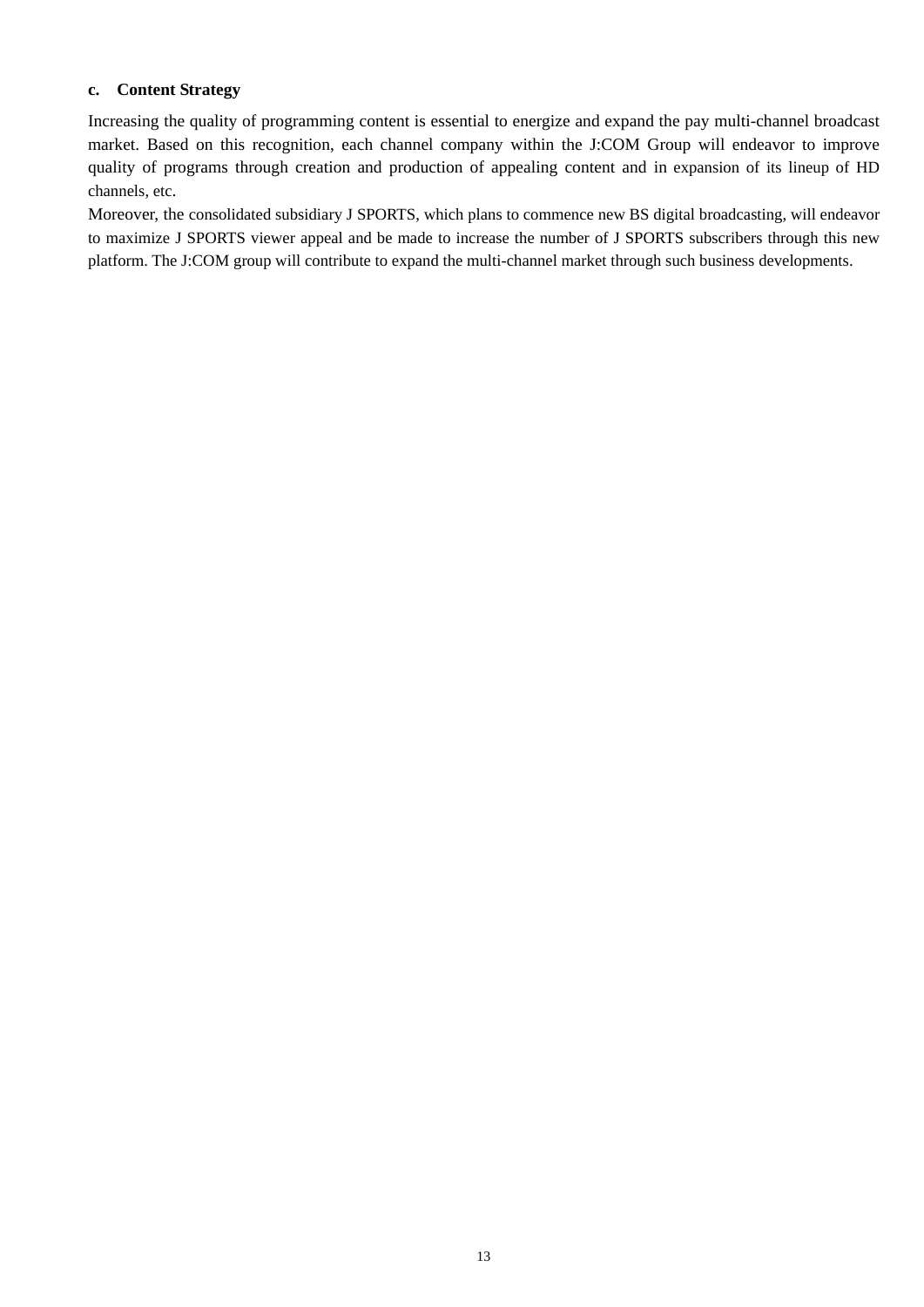## **CONSOLIDATED STATEMENTS OF INCOME**

| (YEN IN MILLIONS, EXCEPT SHARE AND PER SHARE AMOUNTS)                      |                                 |                                 |           |        |  |
|----------------------------------------------------------------------------|---------------------------------|---------------------------------|-----------|--------|--|
| <b>Account</b>                                                             | Year ended<br>December 31, 2010 | Year ended<br>December 31, 2009 | Change    |        |  |
|                                                                            | Amount                          | Amount                          | Amount    | (%)    |  |
| Revenue:                                                                   |                                 |                                 |           |        |  |
| Subscription fees                                                          | 298,197                         | 287,736                         | 10,461    | 3.6    |  |
| Others                                                                     | 61,915                          | 45,988                          | 15,927    | 34.6   |  |
|                                                                            | 360,112                         | 333,724                         | 26,388    | 7.9    |  |
| Operating costs and expenses                                               |                                 |                                 |           |        |  |
| Operating and programming costs                                            | (135, 272)                      | (123,050)                       | (12, 222) | (9.9)  |  |
| Selling, general and administrative expenses                               | (72, 242)                       | (66, 341)                       | (5,901)   | (8.9)  |  |
| Depreciation and amortization                                              | (85, 843)                       | (83, 174)                       | (2,669)   | (3.2)  |  |
|                                                                            | (293, 357)                      | (272, 565)                      | (20, 792) | (7.6)  |  |
| Operating income                                                           | 66,755                          | 61,159                          | 5,596     | 9.2    |  |
| Other income (expenses):                                                   |                                 |                                 |           |        |  |
| Interest expense, net:                                                     |                                 |                                 |           |        |  |
| Related parties                                                            | (1,644)                         | (1,693)                         | 49        | 2.9    |  |
| Others                                                                     | (3, 447)                        | (3, 479)                        | 32        | 0.9    |  |
| Equity in earnings of affiliates                                           | 1,032                           | 599                             | 433       | 72.2   |  |
| Other income, net                                                          | 471                             | 1,248                           | (777)     | (62.3) |  |
| Income before noncontrolling interests and<br>income taxes                 | 63,167                          | 57,834                          | 5,333     | 9.2    |  |
| Income tax expense                                                         | (22, 248)                       | (24, 579)                       | 2,331     | 9.5    |  |
| Net income                                                                 | 40,919                          | 33,255                          | 7,664     | 23.0   |  |
| Less: Net income attributable to noncontrolling<br>interests               | (3,229)                         | (2,802)                         | (427)     | (15.2) |  |
| Net income attributable to J:COM<br>Shareholders                           | 37,690                          | 30,453                          | 7,237     | 23.8   |  |
| Per Share data:<br>Net income attributable to J:COM Shareholders per share |                                 |                                 |           |        |  |
| – basic                                                                    | 5,456.41                        | 4,439.56                        | 1,016.85  | 22.9   |  |
| - diluted                                                                  | 5,450.89                        | 4,438.57                        | 1,012.32  | 22.8   |  |
| Weighted average number of ordinary shares outstanding<br>– basic          | 6,907,446                       | 6,859,388                       | 48,058    | 0.7    |  |
| - diluted                                                                  | 6,914,436                       | 6,860,910                       | 53,526    | 0.8    |  |

(*Note*)*Percentages are calculated based on amounts before rounding.*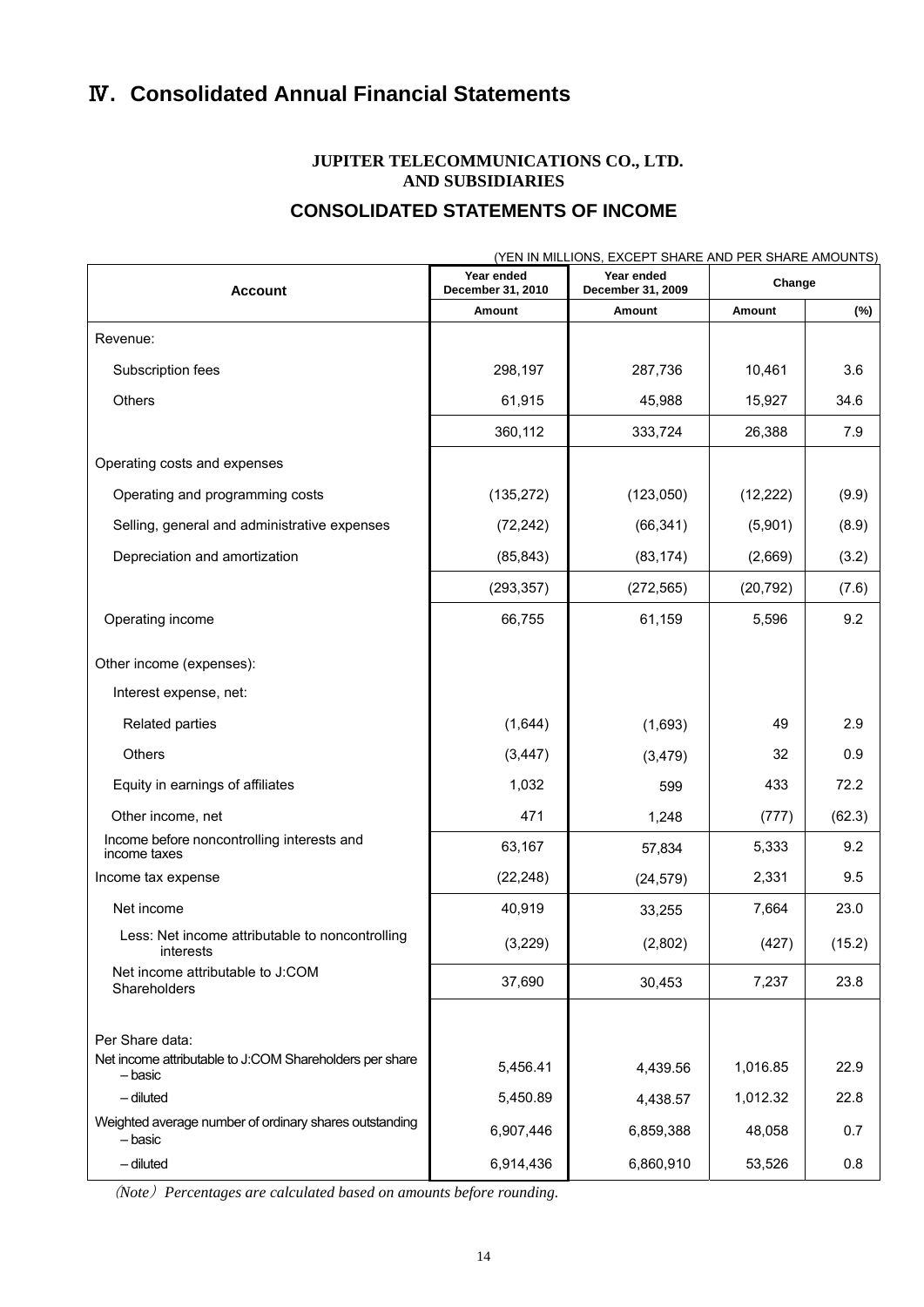## **CONSOLIDATED BALANCE SHEETS**

|                                           |                   |                   | (YEN IN MILLIONS) |
|-------------------------------------------|-------------------|-------------------|-------------------|
| <b>Account</b>                            | December 31, 2010 | December 31, 2009 | Change            |
|                                           | Amount            | Amount            | Amount            |
| Current assets:                           |                   |                   |                   |
| Cash and cash equivalents                 | 78,212            | 64,426            | 13,786            |
| Accounts receivable                       | 22,211            | 16,507            | 5,704             |
| Allowance for doubtful accounts           | (530)             | (475)             | (55)              |
| Deferred tax assets-current               | 11,611            | 10,577            | 1,034             |
| Prepaid expenses and other current assets | 7,833             | 7,480             | 353               |
| Total current assets                      | 119,337           | 98,515            | 20,822            |
| Investments:                              |                   |                   |                   |
| Investments in affiliates                 | 9,938             | 9,122             | 816               |
| Investments in other securities, at cost  | 2,152             | 2,143             | 9                 |
| Total investments                         | 12,090            | 11,265            | 825               |
| Property and equipment, at cost:          |                   |                   |                   |
| Land                                      | 3,966             | 3,924             | 42                |
| Distribution system and equipment         | 719,018           | 676,853           | 42,165            |
| Support equipment and buildings           | 61,063            | 54,389            | 6,674             |
|                                           | 784,047           | 735,166           | 48,881            |
| Less accumulated depreciation             | (410, 394)        | (357, 161)        | (53, 233)         |
| Total property and equipment              | 373,653           | 378,005           | (4, 352)          |
| Other assets:                             |                   |                   |                   |
| Goodwill                                  | 248,323           | 248,094           | 229               |
| Identifiable intangible assets, net       | 41,615            | 46,029            | (4, 414)          |
| Deferred tax assets-non current           | 5,392             | 4,566             | 826               |
| Others                                    | 16,353            | 15,183            | 1,170             |
| Total other assets                        | 311,683           | 313,872           | (2, 189)          |
| Total assets                              | 816,763           | 801,657           | 15,106            |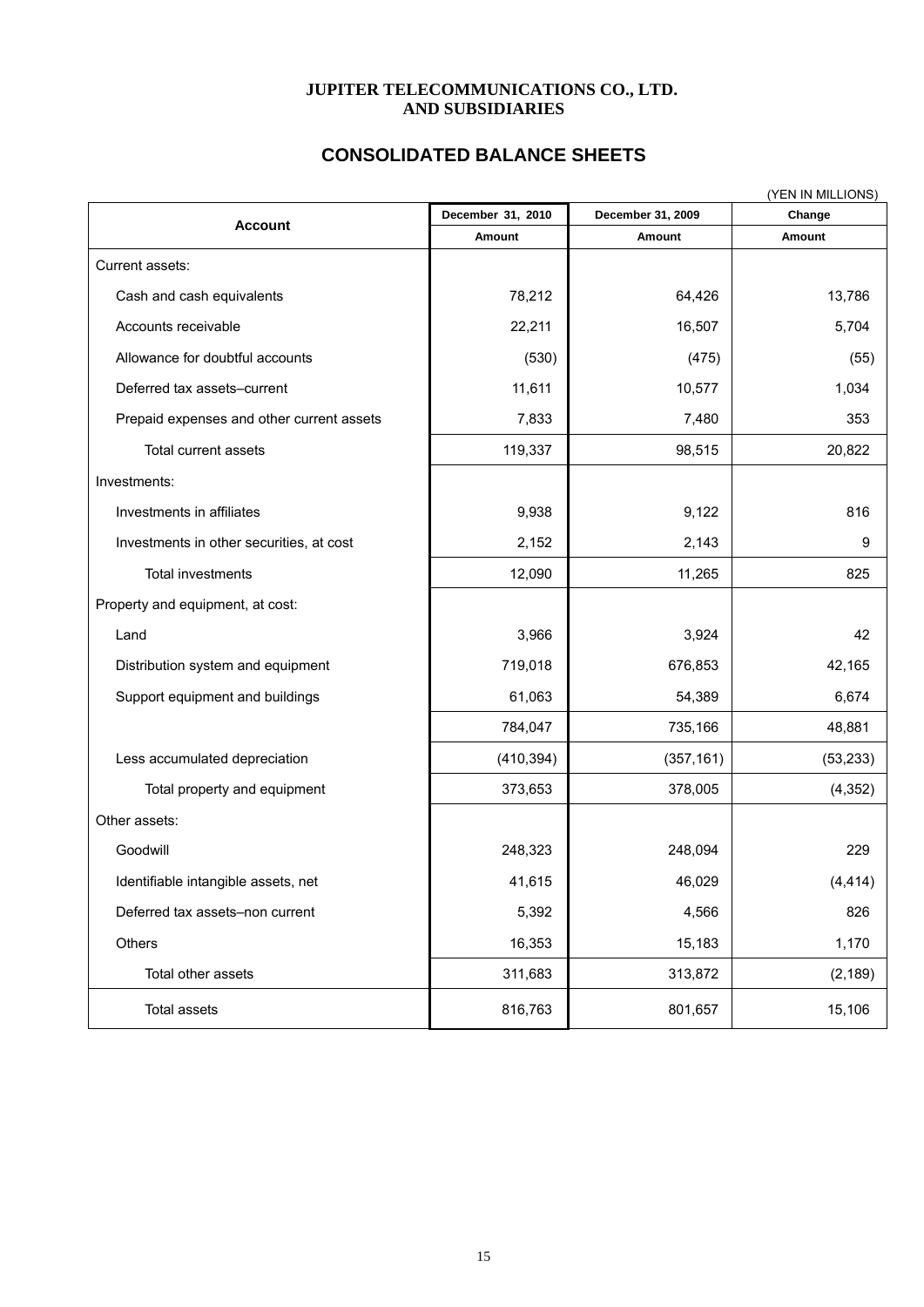| <b>Account</b>                                   | December 31, 2010 | December 31, 2009 | Change    |
|--------------------------------------------------|-------------------|-------------------|-----------|
|                                                  | Amount            | Amount            | Amount    |
| Current liabilities:                             |                   |                   |           |
| Short-term loans                                 | 5,581             | 7,618             | (2,037)   |
| Long-term debt-current portion                   | 19,247            | 12,353            | 6,894     |
| Capital lease obligations-current portion        |                   |                   |           |
| Related parties                                  | 16,905            | 16,620            | 285       |
| <b>Others</b>                                    | 1,719             | 2,939             | (1,220)   |
| Accounts payable                                 | 27,995            | 25,616            | 2,379     |
| Income taxes payable                             | 16,448            | 11,323            | 5,125     |
| Deposit from related parties                     | 268               | 5,133             | (4,865)   |
| Deferred revenue-current portion                 | 9,774             | 8,383             | 1,391     |
| Accrued expenses and other liabilities           | 10,481            | 11,384            | (903)     |
| <b>Total current liabilities</b>                 | 108,418           | 101,369           | 7,049     |
| Long-term debt, less current portion             | 128,887           | 158,135           | (29, 248) |
| Corporate Bond, less current portion             | 10,000            | 10,000            |           |
| Capital lease obligations, less current portion: |                   |                   |           |
| Related parties                                  | 38,373            | 38,520            | (147)     |
| Others                                           | 4,432             | 5,709             | (1, 277)  |
| Deferred revenue                                 | 60,478            | 60,048            | 430       |
| Deferred tax liabilities - non current           | 13,392            | 15,034            | (1,642)   |
| Other liabilities                                | 26,373            | 23,251            | 3,122     |
| <b>Total liabilities</b>                         | 390,353           | 412,066           | (21, 713) |
| Shareholders' equity:                            |                   |                   |           |
| Ordinary shares no par value                     | 117,550           | 117,242           | 308       |
| Additional paid-in capital                       | 226,017           | 226,553           | (536)     |
| Retained earnings                                | 70,010            | 39,834            | 30,176    |
| Treasury stock                                   | (2, 266)          | (7, 520)          | 5,254     |
| Accumulated other comprehensive income/(loss)    | (1, 160)          | (1, 207)          | 47        |
| Total J:COM shareholders' equity                 | 410,151           | 374,902           | 35,249    |
| Noncontrolling interests in subsidiaries         | 16,259            | 14,689            | 1,570     |
| Total shareholders' equity                       | 426,410           | 389,591           | 36,819    |
| Total liabilities and shareholders' equity       | 816,763           | 801,657           | 15,106    |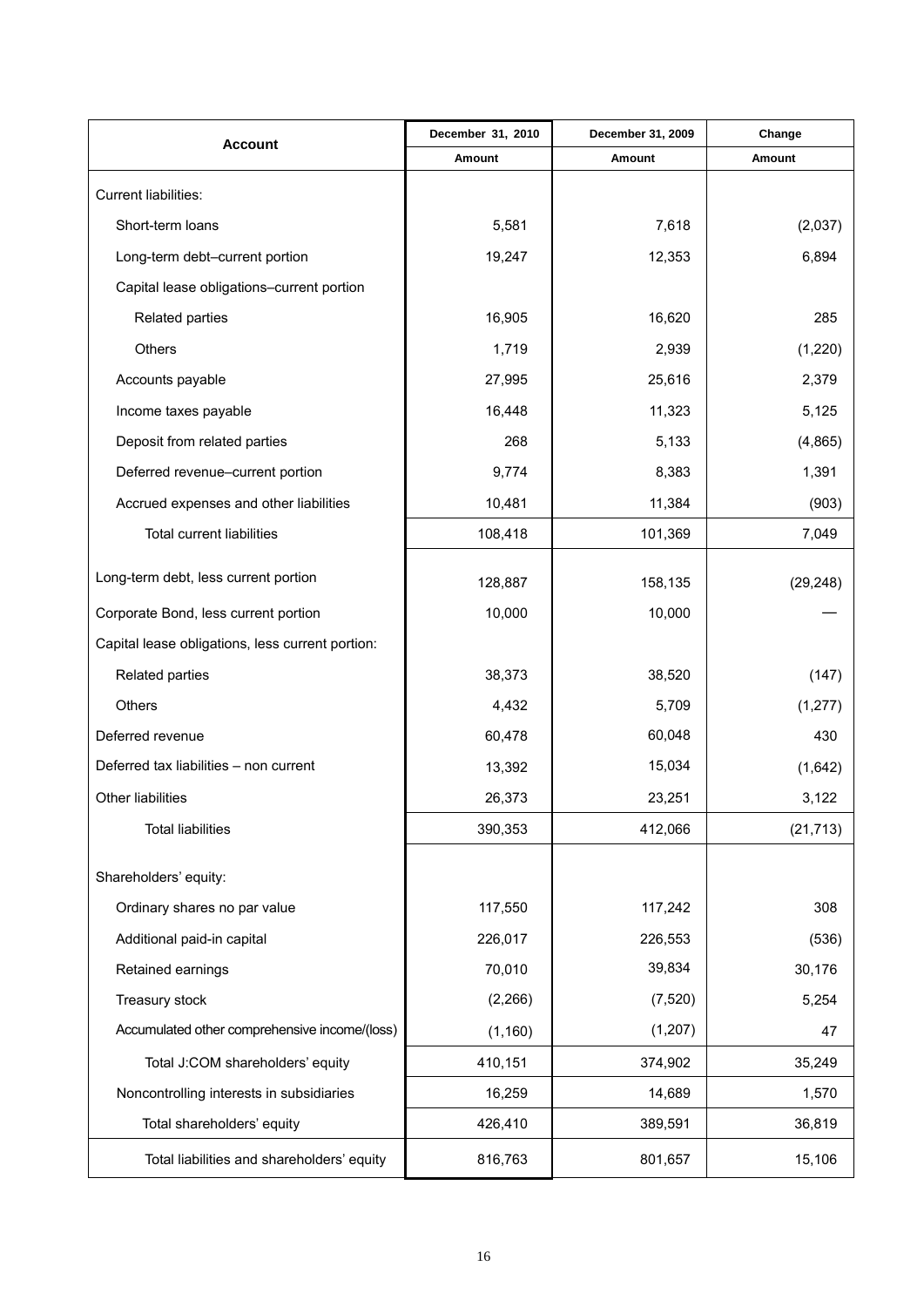## **Consolidated Statements of Shareholders' Equity**

|                                                                                |                    |                               |                                                   |                                                        |                              |                                        |                             | (YEN IN MILLIONS)                |
|--------------------------------------------------------------------------------|--------------------|-------------------------------|---------------------------------------------------|--------------------------------------------------------|------------------------------|----------------------------------------|-----------------------------|----------------------------------|
|                                                                                | Ordinary<br>Shares | Additional paid<br>in capital | Retained<br>earnings/<br>(Accumulated<br>Deficit) | Accumulated<br>Other<br>Comprehensive<br>Income/(Loss) | Treasury<br>Stock at<br>cost | Total J:COM<br>Shareholders'<br>Equity | Noncontrolling<br>Interests | Total<br>Shareholders'<br>Equity |
| Balance at December 31,<br>2008                                                | 117,162            | 226,388                       | 14,457                                            | (1, 135)                                               | (7, 520)                     | 349,352                                | 8,935                       | 358,287                          |
| Net income                                                                     |                    |                               | 30,453                                            |                                                        |                              | 30,453                                 | 2,802                       | 33,255                           |
| Other comprehensive<br>income:                                                 |                    |                               |                                                   |                                                        |                              |                                        |                             |                                  |
| Unrealized gain/(loss) on<br>cash flow hedge                                   |                    |                               |                                                   | (72)                                                   |                              | (72)                                   | (3)                         | (75)                             |
| Comprehensive income                                                           |                    |                               |                                                   |                                                        |                              |                                        |                             |                                  |
| Adjustments due to<br>changes in subsidiaries'<br>equity and other             |                    |                               |                                                   |                                                        |                              |                                        | 3,215                       | 3,215                            |
| Stock compensation                                                             |                    | 67                            |                                                   |                                                        |                              | 67                                     |                             | 67                               |
| Ordinary shares issued<br>upon exercise of Stock<br>options                    | 80                 | 80                            |                                                   |                                                        |                              | 160                                    |                             | 160                              |
| Purchase from NCI                                                              |                    | 18                            |                                                   |                                                        |                              | 18                                     | (260)                       | (242)                            |
| Dividend paid                                                                  |                    |                               | (5,076)                                           |                                                        |                              | (5,076)                                |                             | (5,076)                          |
| Balance at December 31,<br>2009                                                | 117,242            | 226,553                       | 39,834                                            | (1, 207)                                               | (7, 520)                     | 374,902                                | 14,689                      | 389,591                          |
| Net income                                                                     |                    |                               | 37,690                                            |                                                        |                              | 37,690                                 | 3,229                       | 40,919                           |
| Other comprehensive<br>income:<br>Unrealized gain/(loss) on<br>cash flow hedge |                    |                               |                                                   | 47                                                     |                              | 47                                     | (22)                        | 25                               |
| Comprehensive income                                                           |                    |                               |                                                   |                                                        |                              |                                        |                             |                                  |
| Adjustments due to<br>changes in subsidiaries'<br>equity and other             |                    |                               |                                                   |                                                        |                              |                                        | (141)                       | (141)                            |
| Stock compensation                                                             |                    | 102                           |                                                   |                                                        |                              | 102                                    |                             | 102                              |
| Ordinary shares issued<br>upon exercise of Stock<br>options                    | 308                | 308                           |                                                   |                                                        | 5,254                        | 5,870                                  |                             | 5,870                            |
| Purchase from NCI                                                              |                    | (112)                         |                                                   |                                                        |                              | (112)                                  | (1, 496)                    | (1,608)                          |
| Dividend paid                                                                  |                    |                               | (7, 514)                                          |                                                        |                              | (7, 514)                               |                             | (7, 514)                         |
| Loss on issued treasury<br>stock                                               |                    | (834)                         |                                                   |                                                        |                              | (834)                                  |                             | (834)                            |
| Balance at December 31,<br>2010                                                | 117,550            | 226,017                       | 70,010                                            | (1, 160)                                               | (2, 266)                     | 410,151                                | 16,259                      | 426,410                          |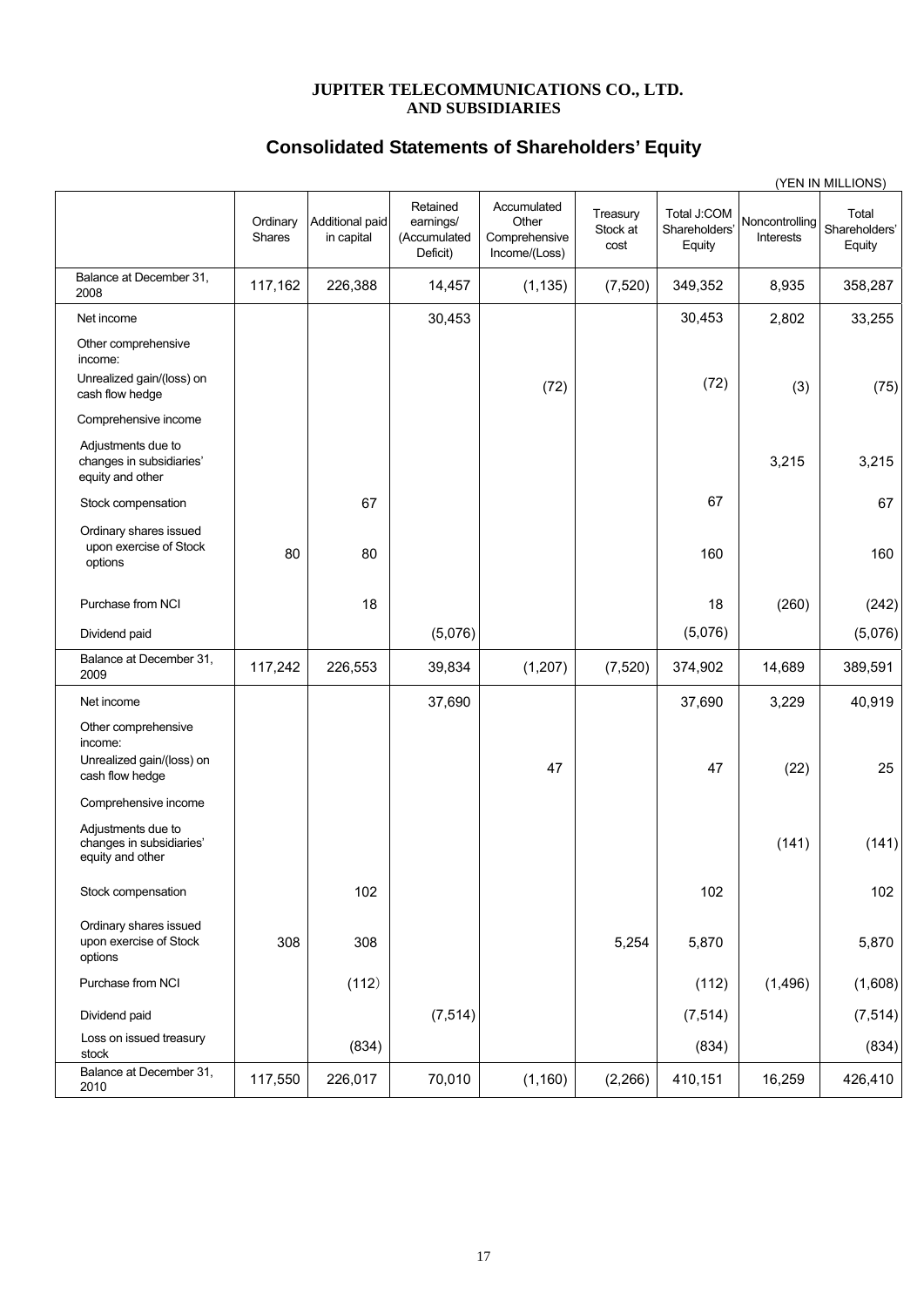## **CONSOLIDATED STATEMENTS OF CASH FLOWS**

|                                                                                             |                                 | (YEN IN MILLIONS)               |
|---------------------------------------------------------------------------------------------|---------------------------------|---------------------------------|
|                                                                                             | Year ended<br>December 31, 2010 | Year ended<br>December 31, 2009 |
| <b>Classification</b>                                                                       | Amount                          | Amount                          |
| Cash flows from operating activities:                                                       |                                 |                                 |
| Net income                                                                                  | 40,919                          | 33,255                          |
| Adjustments to reconcile net income to net cash provided by<br>operating activities:        |                                 |                                 |
| Depreciation and amortization                                                               | 85,843                          | 83,174                          |
| Equity in earnings of affiliates                                                            | (1,032)                         | (599)                           |
| Stock compensation expenses                                                                 | 102                             | 67                              |
| Deferred income taxes                                                                       | (3,675)                         | 588                             |
| Gain on Bargain Purchase in acquisition                                                     | (368)                           |                                 |
| Non-cash gain from previously held investment                                               |                                 | (798)                           |
| Changes in operating assets and liabilities, excluding effects of<br>business combinations: |                                 |                                 |
| Increase in accounts receivable, net                                                        | (5,811)                         | (120)                           |
| Decrease/(increase) in prepaid expenses                                                     | (496)                           | 2,368                           |
| Increase in other assets                                                                    | (1, 334)                        | (2,054)                         |
| Increase in accounts payable                                                                | 686                             | 383                             |
| Increase in accrued expenses and other liabilities                                          | 7,939                           | 9,493                           |
| Increase/(decrease) in deferred revenue                                                     | 1,603                           | (2, 131)                        |
| Net cash provided by operating activities                                                   | 124,376                         | 123,626                         |
| Cash flows from investing activities:                                                       |                                 |                                 |
| Capital expenditures                                                                        | (56, 247)                       | (51, 774)                       |
| Acquisitions of new subsidiaries, net of cash acquired                                      |                                 | (5,286)                         |
| Acquisition of business operation                                                           | (1,075)                         |                                 |
| Other investing activities                                                                  | 274                             | 502                             |
| Net cash used in investing activities                                                       | (57,048)                        | (56, 558)                       |
| Cash flows from financing activities:                                                       |                                 |                                 |
| Proceeds from issuance of common stock                                                      | 616                             | 160                             |
| Proceeds from disposal of treasury stock                                                    | 4,420                           |                                 |
| Acquisition of noncontrolling interests in consolidated subsidiaries                        | (1,608)                         | (242)                           |
| Net increase/(decrease) in short-term loans                                                 | (2,037)                         | 1,526                           |
| Proceeds from long-term debt                                                                |                                 | 30,000                          |
| Proceeds from corporate bond                                                                |                                 | 10,000                          |
| Principal payments of long-term debt                                                        | (22, 353)                       | (42, 453)                       |
| Principal payments under capital lease obligations                                          | (21, 594)                       | (20, 413)                       |
| Cash dividend paid to shareholders                                                          | (7, 514)                        | (5,076)                         |
| Other financing activities                                                                  | (3, 472)                        | 2,353                           |
| Net cash used in financing activities                                                       | (53, 542)                       | (24, 145)                       |
| Net increase/(decrease) in cash and cash equivalents                                        | 13,786                          | 42,923                          |
| Cash and cash equivalents at beginning of year                                              | 64,426                          | 21,503                          |
| Cash and cash equivalents at end of term                                                    | 78,212                          | 64,426                          |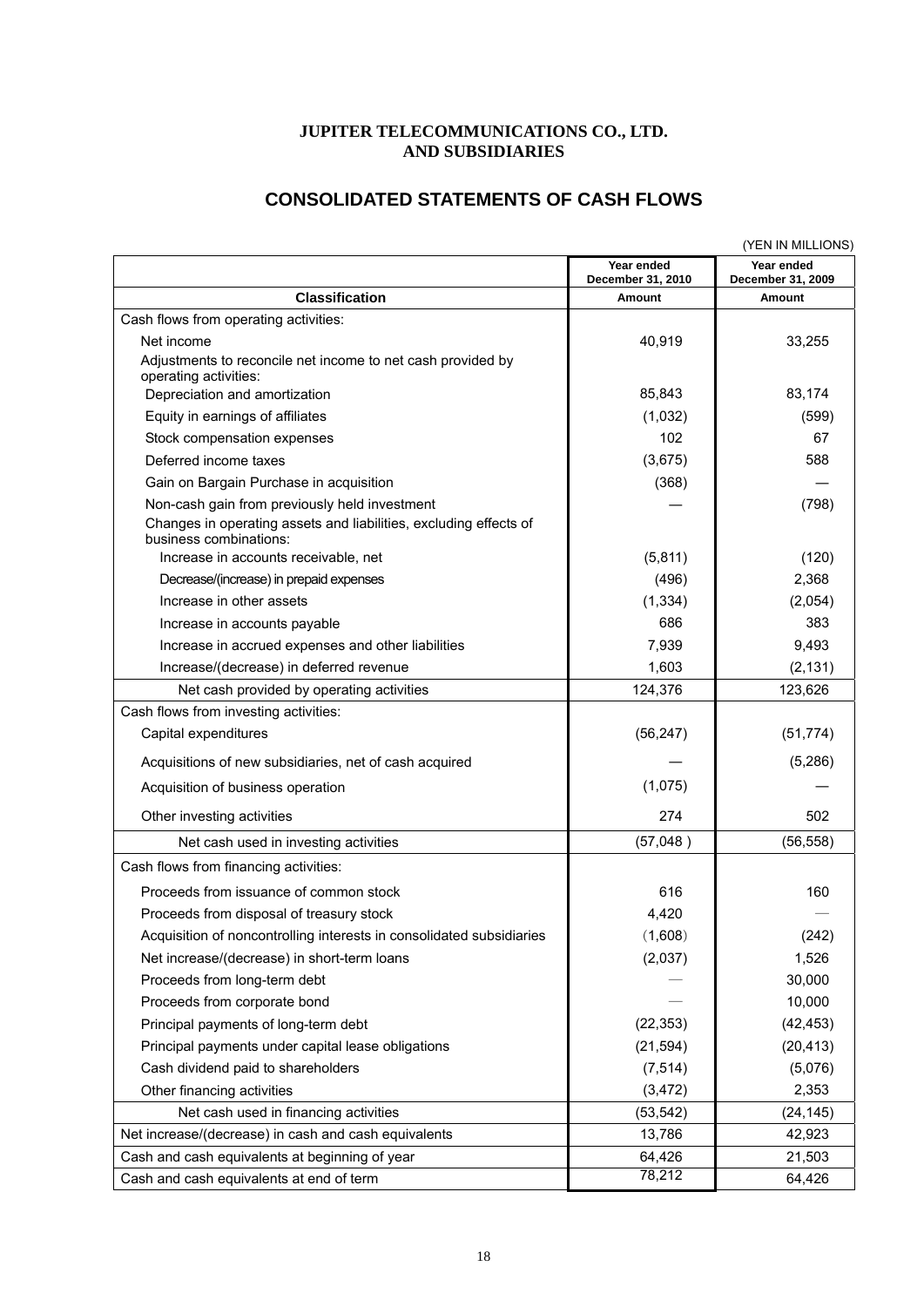## **Summary of significant accounting policies**

- 1. Scope of consolidation
	- (1) Number of consolidated subsidiaries: 31
	- (2) The names of the Company's consolidated subsidiaries are shown in
		- "II. Status of the Jupiter Telecommunications Co., Ltd. (J:COM) Group".
- 2. Scope of application of equity method
	- (1) Number of equity method affiliates: 8
	- (2) The names of these equity method affiliates are shown in "II. Status of the Jupiter Telecommunications Co., Ltd. (J:COM) Group".
- 3. Significant accounting policies
	- (1) Accounting standards used to prepare financial statements

The Company prepares its annual consolidated financial statements using terminology, forms and methods of preparation required under accounting principles generally accepted in the United States of America.

(2) Securities valuation standards and valuation method

To value its investments, the Company applies Accounting Standards Codification (ASC) Topic 323, *Investments – Equity method and Joint Ventures* and ASC Topic 325, *Investments –other*.

- Investments in affiliates (excluding loans): Equity method
- Investments in other securities: Cost method

When investments in affiliates or other securities appear to decline in value, the Company considers the possibility of recognizing an impairment loss based on an other-than-temporary assessment.

#### (3) Valuation standards and valuation methods for derivatives

The Company accounts for derivatives based on ASC Topic 815, *Derivatives and Hedging*. ASC 815 states all derivatives are fair valued and recognized on the balance sheet as assets or liabilities.

- Derivative instrument designated and effectively active as a fair value hedge: Changes in the fair value of derivative instruments and of the assets or liabilities being hedged are recognized as periodic income/loss.
- Derivative instrument designated as cash flow hedge—regarding the portion effectively active as a hedge: Until income/losses on the assets or liabilities being hedged are recognized on the income statement, they must be recognized as other comprehensive income/loss.
- Derivative instrument designated as cash flow hedge—regarding the portion that is not effectively active as a hedge:
	- Recognized as periodic income/loss.
- Derivative instruments not designated as hedge: Changes in fair value recognized as periodic income/loss.
- (4) Accounting for long-lived assets

For long-term assets other than goodwill, the Company evaluates the need for impairment losses on the guidance in ASC Topic 360 *Property, Plant, and Equipment*, whenever events or changes in circumstances indicate that the carrying amount of an asset may not be recoverable.

(5) Depreciation method for tangible fixed assets

The straight-line method is applied and the useful lives by major asset categories are:

| Distribution system and equipment:                                    | $10 - 17$ years |
|-----------------------------------------------------------------------|-----------------|
| Buildings and structures:                                             | 15 - 40 years   |
| Support equipment:                                                    | $5 - 15$ years  |
| $\Lambda$ sects acquired through central leases are depressioned over |                 |

(Assets acquired through capital leases are depreciated over periods ranging from 2-20 years.)

(6) Valuation standards and valuation methods for goodwill

The Company recognizes as goodwill the difference between the acquisition cost of consolidated subsidiaries and the estimated net asset fair value of the applicable companies. In accordance with ASC Topic 350 *Intangibles – Goodwill and other*, the Company conducts an annual impairment test or whenever an event occurs that suggests the possibility of impairment.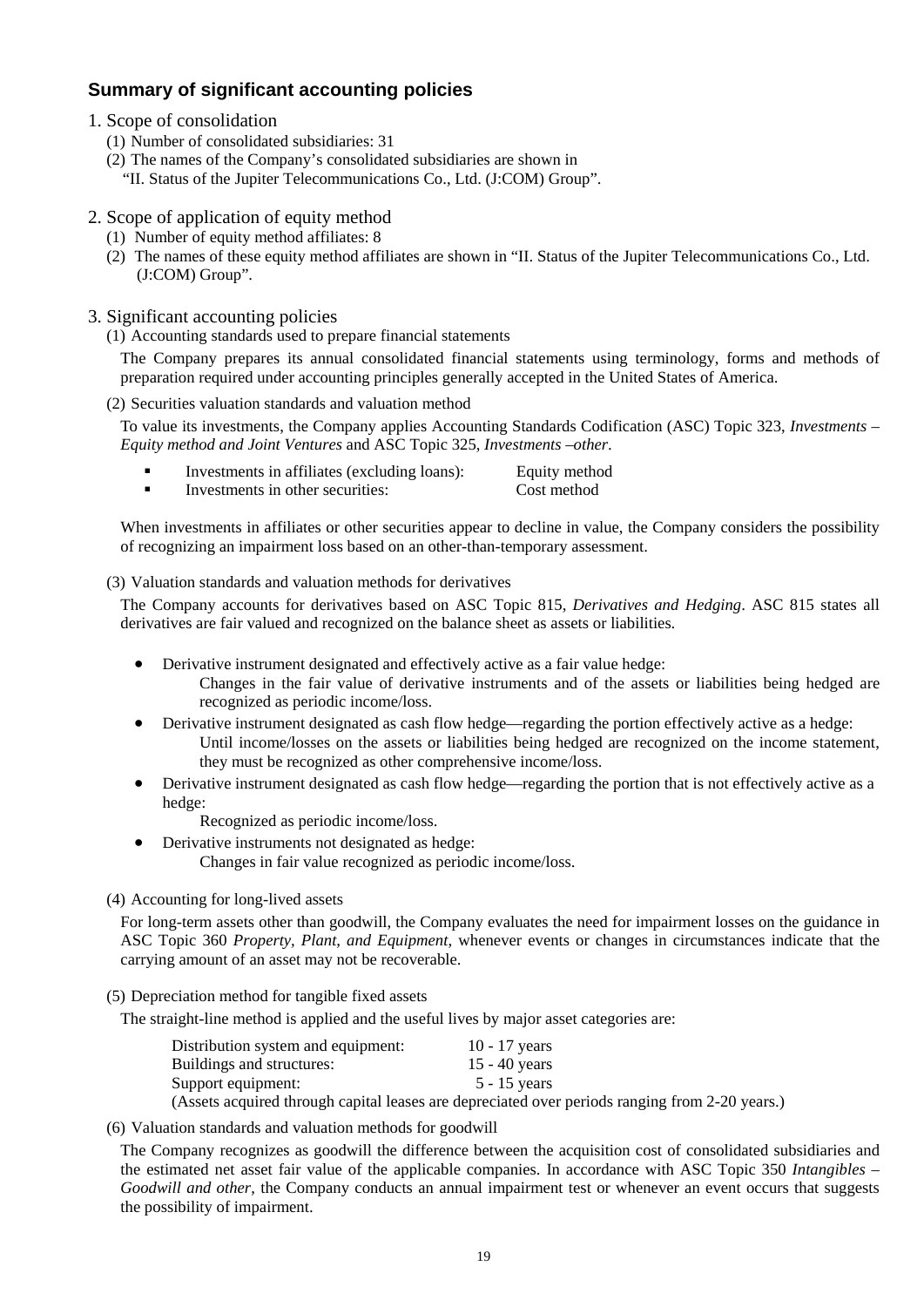#### (7) Accounting methods of Asset Retirement Obligation

The Company applies ASC Topic 410 *Asset Retirement and Environmental Obligations*. This interpretation requires us to recognize a liability for the fair value of a conditional asset retirement obligation if the fair value of the liability can be reasonably estimated.

#### (8) Standards for recognition of important allowances

Bad debt allowance

The Company calculates a bad debt allowance on the basis of our best estimate of probable future losses on accounts receivable. It also recognizes estimated uncollectible amounts when such allowances are required.

(9) Lease transactions

The Company accounts for leases in accordance with ASC Topic 840 *Leases*.

(10) Amortization of identifiable intangible assets

 The Company accounts for identifiable Intangible assets that have been acquired through mergers in accordance with ASC Topic 350 Intangibles-Goodwill and Other Intangible assets. These intangible assets are amortized over the period during which they are expected to bring benefits to the Company.

Economic value brought by existing customers of Cable TV company and programs and program brands owned by channel companies are amortized over 10 and 17 years respectively.

(11) Income Taxes

The Company and its subsidiaries account for income taxes under the asset and liability method in accordance with ASC Topic 740 *Income Taxes*. Deferred tax assets and liabilities are recognized for the future tax consequences attributable to differences between the financial statement carrying amounts of existing assets and liabilities and their respective tax bases and operating loss and tax credit carryforwards. Deferred tax assets and liabilities are measured using enacted tax rates expected to apply to taxable income in the years in which those temporary differences are expected to be recovered or settled. The effect on deferred tax assets and liabilities of a change in tax rates is recognized in income in the period that includes the enactment date.

(12) Revenue Recognition

The Company and its subsidiaries recognize cable television, high-speed Internet access, telephony and programming revenues when such services are provided to subscribers in accordance with ASC Topic 605 *Revenue recognitions*. Revenues derived from other sources are recognized when services are provided, events occur or products are delivered. The Company accounts for revenues of installation and operation on cable television system in accordance with ASC Topic 922 *Entertainment- Cable Television.* Initial subscriber installation revenues are recognized in the period in which the related services are provided to the extent of direct selling costs. Any remaining amount is deferred and recognized over the estimated average period that the subscribers are expected to remain connected to the cable television system. Historically, installation revenues have been less than related direct selling costs, therefore such revenues have been recognized as installations are completed.

The Company and its subsidiaries provide poor reception rebroadcasting services to noncable television viewers suffering from poor reception of television waves caused by artificial obstacles. The Company and its subsidiaries enter into agreements with parties that have built obstacles causing poor reception for construction and maintenance of cable facilities to provide such services to the affected viewers at no cost to them during the agreement period. Under these agreements, the Company and its subsidiaries receive up-front, lump-sum compensation payments for construction and maintenance. Revenues from these agreements have been deferred and are being recognized in income on a straight-line basis over periods that are consistent with the durations of the underlying agreements (maximum 20 years). Such revenues are included in revenue - others in the accompanying consolidated statements of operations.

The Company's channels distribute programming to individual satellite platform subscribers through an agreement with the platform operator which provides subscriber management services to channels in return for a fee based on subscription revenues. Individual satellite subscribers pay a monthly fee for programming channels under the terms of rolling one-month subscription contracts. Cable and broadband service providers generally pay a per-subscriber fee for the right to distribute the Company's programming on their systems under the terms of generally annual distribution contracts. Revenue for such services is recognized in the periods in which programming services are provided to cable, satellite and broadband subscribers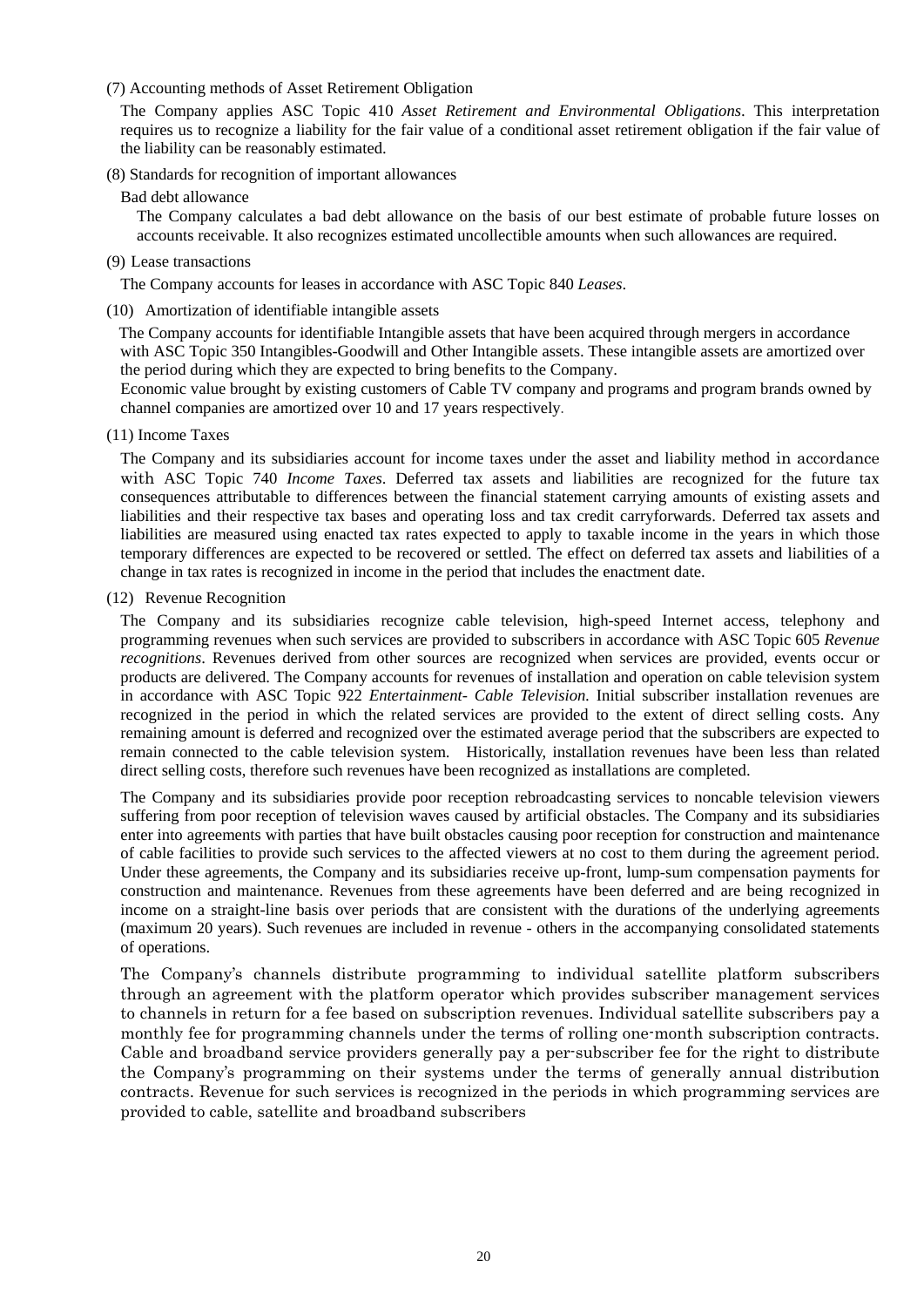### **Notes to Annual Consolidated Financial Statements**

#### **Assumption for Going Concern**

None

#### **Segment Information**

#### (1) Operating segments

The Company's channel services are considered a separate operating segment, however, due to the insignificant size of these channel service operations, management has determined it has one reportable segment "Broadband communications services" as of December 31, 2010. Therefore, information on operating segments is not applicable in this section.

#### (2) Segment information by region

Because the Company does not have any overseas subsidiaries or branches, this section is not applicable.

#### **Earning per share**

|                                                                | 2010      | 2009      |
|----------------------------------------------------------------|-----------|-----------|
| Net income attributable to J:COM Shareholders (Yen in Million) | ¥37.690   | ¥30.453   |
| Weighted average common shares outstanding:                    |           |           |
|                                                                | 6,907,446 | 6,859,388 |
|                                                                | 6.990     | 1,522     |
|                                                                | 6,914,436 | 6,860,910 |
| Earnings per share (Yen):                                      |           |           |
| Basic.                                                         | ¥5.456.41 | ¥4,439.56 |
|                                                                | ¥5.450.89 | ¥4,438.57 |

#### **Subsequent events**

None

Items in notes such as Leased transactions, Transactions with related parties, which did not have significant importance of need for disclosure are not disclosed in this report.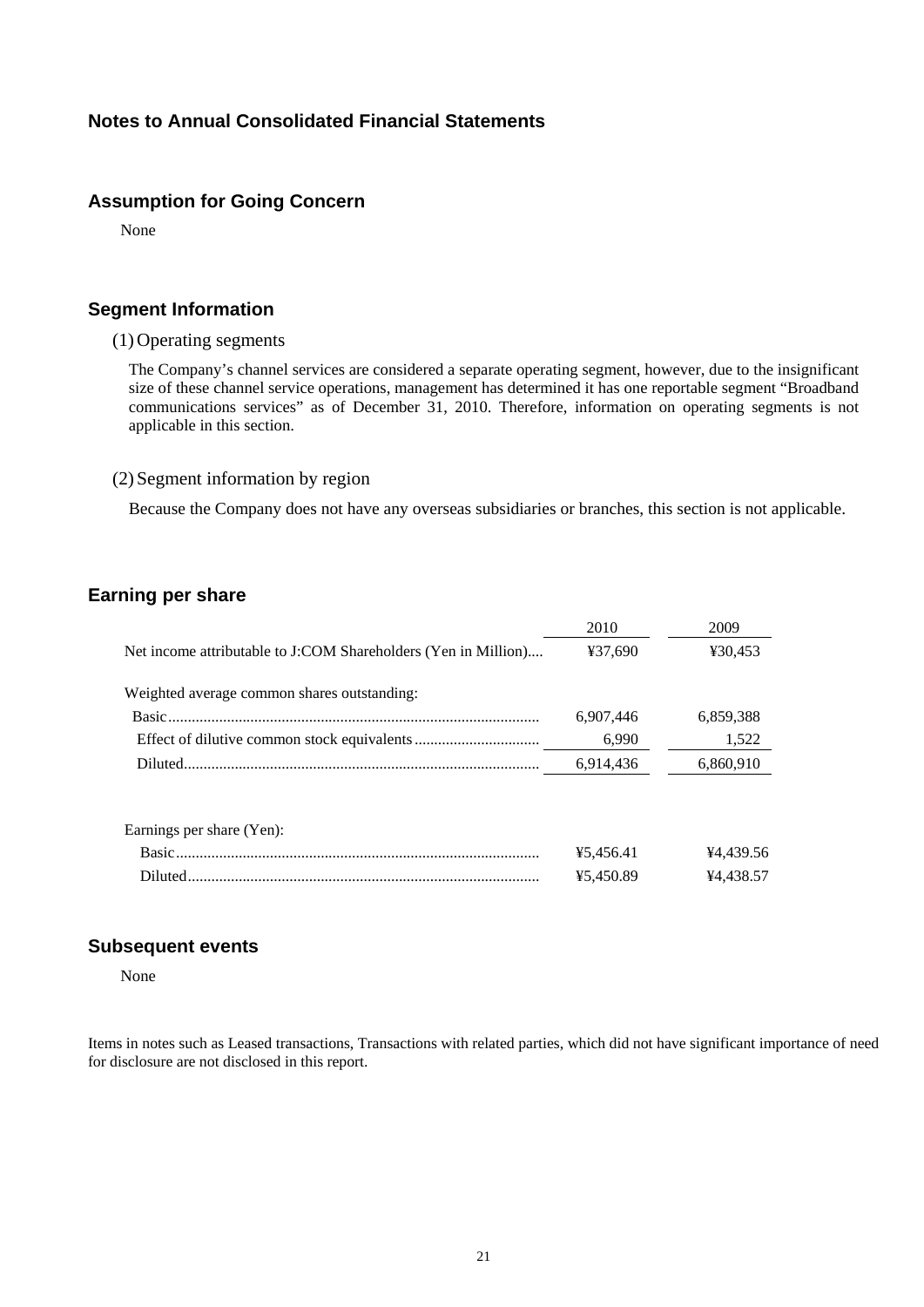# Ⅴ**. Annual Financial Statements (Parent Company Only - Japanese GAAP)**

#### **JUPITER TELECOMMUNICATIONS CO., LTD (Parent Company Only - Japanese GAAP) STATEMENTS OF INCOME**

|                                                    | (YEN IN MILLIONS)                        |                                         |
|----------------------------------------------------|------------------------------------------|-----------------------------------------|
|                                                    | For the year ended<br>December 31, 2009) | For the year ended<br>December 31, 2010 |
|                                                    |                                          |                                         |
| Net sales                                          | 130,700                                  | 157,358                                 |
| Cost of sales                                      | 103,050                                  | 125,270                                 |
| Gross profit                                       | 27,650                                   | 32,088                                  |
| Selling, general and administrative expenses       |                                          |                                         |
| Compensations, salaries and allowances             | 5,267                                    | 6,221                                   |
| Retirement payments                                | 107                                      | 120                                     |
| Welfare expenses                                   | 813                                      | 1,047                                   |
| Rents                                              | 1,466                                    | 1,219                                   |
| Repair and maintenance                             | 846                                      | 1,007                                   |
| Business consignment expenses                      | 1,956                                    | 2,229                                   |
| Depreciation                                       | 1,426                                    | 1,374                                   |
| Amortization of goodwill                           | 1,100                                    | 1,207                                   |
| Miscellaneous expenses                             | 2,204                                    | 2,043                                   |
| Total general and administrative expenses          | 15,185                                   | 16,467                                  |
| Operating income                                   | 12,465                                   | 15,621                                  |
| Non-operating income                               |                                          |                                         |
| Interest income                                    | 1,638                                    | 574                                     |
| Dividends income                                   | 934                                      | 1,013                                   |
| Guarantee commission received                      | 77                                       | 52                                      |
| <b>Others</b>                                      | 478                                      | 471                                     |
| Total non-operating income                         | 3,127                                    | 2,110                                   |
| Non-operating expenses                             |                                          |                                         |
| Interest expenses                                  | 2,740                                    | 2,568                                   |
| Amortization of long-term prepaid expenses         | 188                                      | 193                                     |
| <b>Others</b>                                      | 96                                       | 387                                     |
| Total non-operating expenses                       | 3,024                                    | 3,148                                   |
| Ordinary income                                    | 12,568                                   | 14,583                                  |
| <b>Extraordinary loss</b>                          |                                          |                                         |
| Loss on liquidation of Subsidiaries and affiliates |                                          | 1,776                                   |
| Loss on one-time amortization of loan expense      |                                          | 11                                      |
| Head office transfer cost                          | 382                                      |                                         |
| Loss on extinguishment of tie-in shares            | 87                                       |                                         |
| Loss on adjustment for changes of accounting       |                                          |                                         |
| standard for lease transactions                    | 81                                       |                                         |
| Total extraordinary losses                         | 550                                      | 1,787                                   |
| Income before income taxes                         | 12,018                                   | 12,796                                  |
| Income taxes-current                               | 32                                       | 54                                      |
| Income taxes-deferred                              | 3,534                                    | 3,700                                   |
| Total income taxes                                 | 3,566                                    | 3,754                                   |
| Net income                                         | 8,452                                    | 9,042                                   |

*\** Fractional rounded makes some differences between sum of breakdown and total in Change column.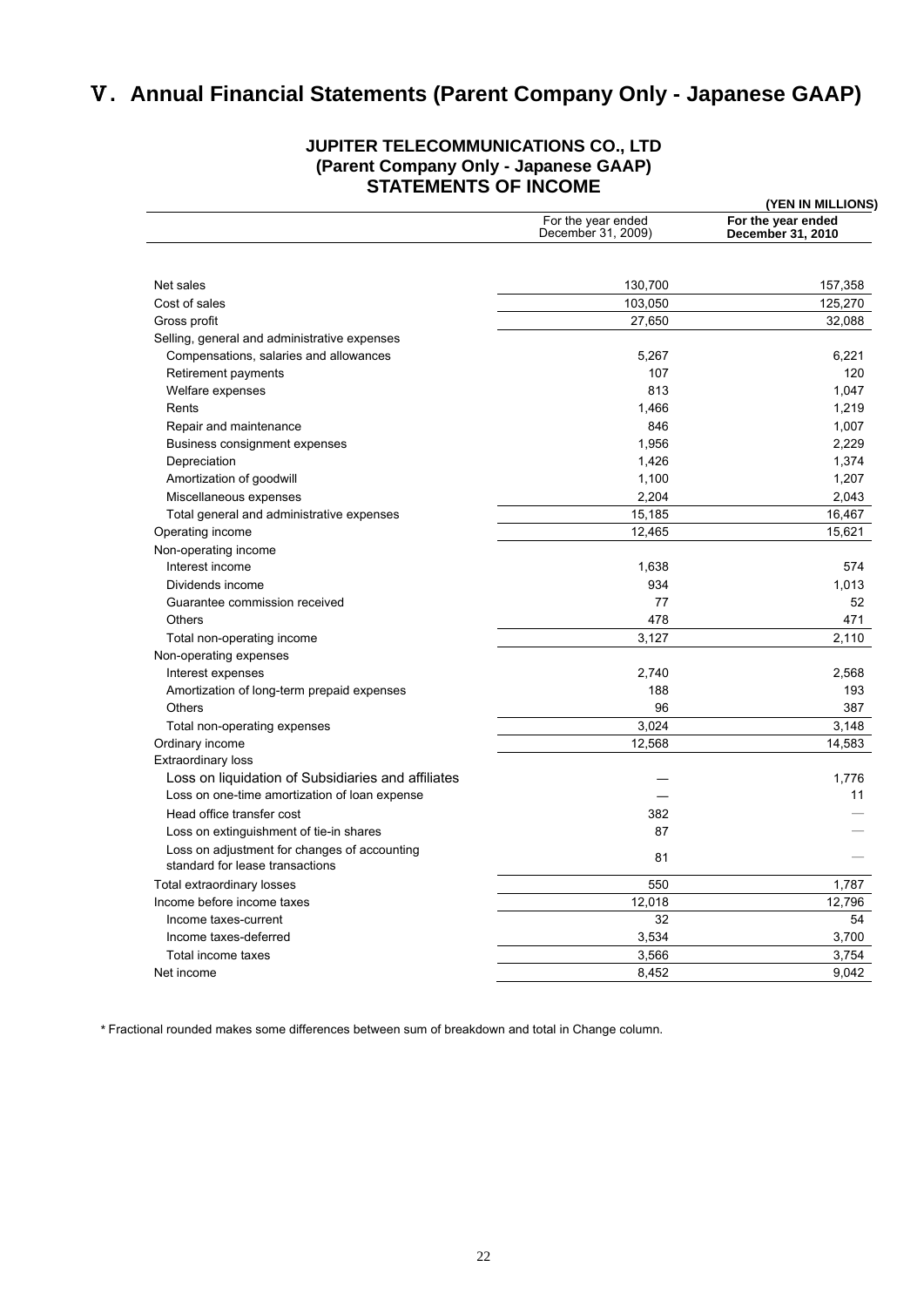## **JUPITER TELECOMMUNICATIONS CO., LTD (Parent Company Only - Japanese GAAP) BALANCE SHEETS (YEN IN MILLIONS)**

|                                                             |                                         | (TEN IN MILLIUNS)                       |
|-------------------------------------------------------------|-----------------------------------------|-----------------------------------------|
|                                                             | For the year ended<br>December 31, 2009 | For the year ended<br>December 31, 2010 |
| Assets                                                      |                                         |                                         |
| <b>Current assets</b>                                       |                                         |                                         |
| Cash and deposits                                           | 320                                     | 543                                     |
| Accounts receivable-trade                                   | 14,762                                  | 17,392                                  |
| Lease investment assets                                     | 12,879                                  |                                         |
| Short-term investment securities                            | 59,090                                  | 61,792                                  |
| Merchandise                                                 | 238                                     | 752                                     |
| Prepaid expenses                                            | 551                                     | 836                                     |
| Deposits paid                                               | 3,002                                   | 8,001                                   |
| Deferred tax assets                                         | 5,184                                   | 3,848                                   |
| Others                                                      | 5,050                                   | 3,831                                   |
| Total current assets                                        | 101,076                                 | 96,995                                  |
| Noncurrent assets                                           |                                         |                                         |
| Property, plant and equipment                               |                                         |                                         |
| <b>Buildings</b>                                            | 1,629                                   | 1,655                                   |
| Accumulated depreciation                                    | (470)                                   | (550)                                   |
| Buildings, net                                              | 1,159                                   | 1,105                                   |
| <b>Structures</b>                                           | 51                                      | 52                                      |
| Accumulated depreciation                                    | (27)                                    | (29)                                    |
| Structures, net                                             | 24                                      | 23                                      |
| Tools, furniture and fixtures                               | 3,303                                   | 4,975                                   |
| Accumulated depreciation                                    | (1, 384)                                | (1,709)                                 |
| Tools, furniture and fixtures, net                          | 1,919                                   | 3,266                                   |
| Land                                                        | 429                                     | 429                                     |
| Lease assets                                                | 2,644                                   | 1,187                                   |
|                                                             |                                         |                                         |
| Accumulated depreciation                                    | (1,921)                                 | (910)                                   |
| Lease assets, net                                           | 723                                     | 277                                     |
| Total property, plant and equipment                         | 4,254                                   | 5,100                                   |
| Intangible assets                                           |                                         |                                         |
| Goodwill                                                    | 9,829                                   | 8,622                                   |
| Software                                                    | 4,443                                   | 5,022                                   |
| Lease assets, net                                           | 151                                     | 90                                      |
| <b>Others</b>                                               | 19                                      | 17                                      |
| Total intangible assets                                     | 14,442                                  | 13,751                                  |
| Investments and other assets                                |                                         |                                         |
| Investment securities                                       | 2,706                                   | 2,721                                   |
| Stocks of subsidiaries and affiliates                       | 311,513                                 | 312,773                                 |
| Long-term loans receivable                                  | 233                                     | 197                                     |
| Long-term loans receivable from subsidiaries and affiliates | 30,000                                  | 10,000                                  |
| Long-term prepaid expenses                                  | 411                                     | 528                                     |
| Guarantee deposits                                          | 1,797                                   | 1,659                                   |
| Lease investment assets                                     | 34,630                                  |                                         |
| <b>Others</b>                                               | 26                                      | 25                                      |
| Total investments and other assets                          | 381,316                                 | 327,903                                 |
| Total noncurrent assets                                     | 400,012                                 | 346,754                                 |
| Deferred assets                                             |                                         |                                         |
| Bond issuance cost                                          | 44                                      | 35                                      |
| Total deferred assets                                       | 44                                      | 35                                      |
| Assets                                                      | 501,132                                 | 443,784                                 |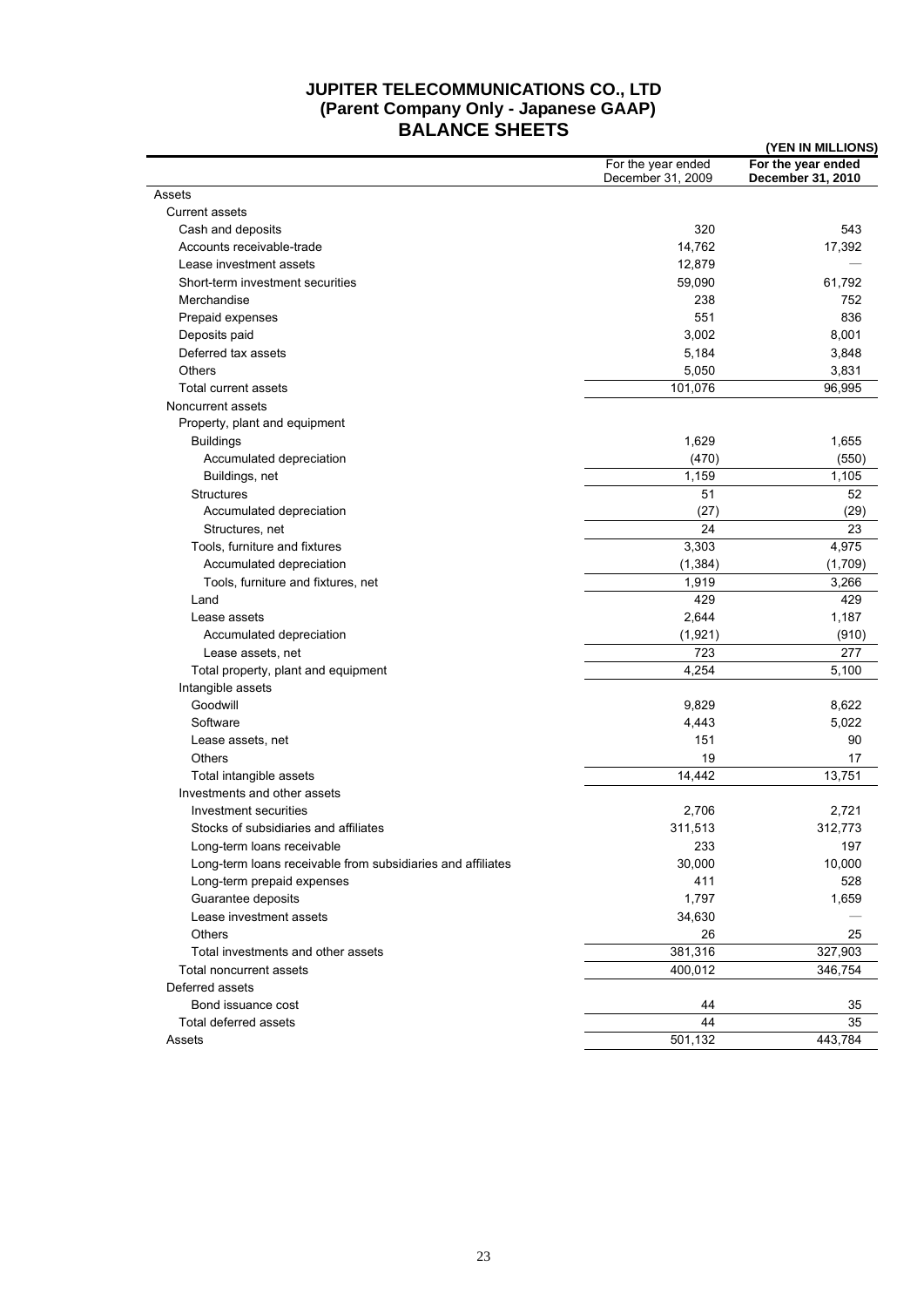| Liabilities<br><b>Current liabilities</b><br>Accounts payable-trade<br>Current portion of long-term loans payable<br>Lease obligations<br>Accounts payable-other<br>Accrued expenses<br>Income taxes payable<br>Deposits received<br><b>Others</b><br><b>Total current liabilities</b><br>Noncurrent liabilities<br>Bonds payable<br>Long-term loans payable<br>Lease obligations<br>Deferred tax liabilities |          |          |
|---------------------------------------------------------------------------------------------------------------------------------------------------------------------------------------------------------------------------------------------------------------------------------------------------------------------------------------------------------------------------------------------------------------|----------|----------|
|                                                                                                                                                                                                                                                                                                                                                                                                               |          |          |
|                                                                                                                                                                                                                                                                                                                                                                                                               |          |          |
|                                                                                                                                                                                                                                                                                                                                                                                                               | 9,497    | 9,784    |
|                                                                                                                                                                                                                                                                                                                                                                                                               | 8,984    | 16,000   |
|                                                                                                                                                                                                                                                                                                                                                                                                               | 13,455   | 235      |
|                                                                                                                                                                                                                                                                                                                                                                                                               | 4,106    | 4,508    |
|                                                                                                                                                                                                                                                                                                                                                                                                               | 1,613    | 1,678    |
|                                                                                                                                                                                                                                                                                                                                                                                                               | 278      | 235      |
|                                                                                                                                                                                                                                                                                                                                                                                                               | 470      | 520      |
|                                                                                                                                                                                                                                                                                                                                                                                                               | 142      | 175      |
|                                                                                                                                                                                                                                                                                                                                                                                                               | 38,545   | 33,135   |
|                                                                                                                                                                                                                                                                                                                                                                                                               |          |          |
|                                                                                                                                                                                                                                                                                                                                                                                                               | 10,000   | 10,000   |
|                                                                                                                                                                                                                                                                                                                                                                                                               | 147,000  | 121,000  |
|                                                                                                                                                                                                                                                                                                                                                                                                               | 34,986   | 148      |
|                                                                                                                                                                                                                                                                                                                                                                                                               | 14,538   | 17,017   |
| <b>Others</b>                                                                                                                                                                                                                                                                                                                                                                                                 | 2,181    | 1,767    |
| <b>Total noncurrent liabilities</b>                                                                                                                                                                                                                                                                                                                                                                           | 208,705  | 149,932  |
| <b>Total liabilities</b>                                                                                                                                                                                                                                                                                                                                                                                      | 247,250  | 183,067  |
| Net assets                                                                                                                                                                                                                                                                                                                                                                                                    |          |          |
| Shareholders' equity                                                                                                                                                                                                                                                                                                                                                                                          |          |          |
| Capital stock                                                                                                                                                                                                                                                                                                                                                                                                 | 117,242  | 117,550  |
| Capital surplus                                                                                                                                                                                                                                                                                                                                                                                               |          |          |
| Legal capital surplus                                                                                                                                                                                                                                                                                                                                                                                         | 31,382   | 31,690   |
| Other capital surplus                                                                                                                                                                                                                                                                                                                                                                                         | 94,132   | 93,344   |
| Total capital surplus                                                                                                                                                                                                                                                                                                                                                                                         | 125,514  | 125,034  |
| Retained earnings                                                                                                                                                                                                                                                                                                                                                                                             |          |          |
| Other retained earnings                                                                                                                                                                                                                                                                                                                                                                                       |          |          |
| Retained earnings brought forward                                                                                                                                                                                                                                                                                                                                                                             | 19,739   | 21,268   |
| Total retained earnings                                                                                                                                                                                                                                                                                                                                                                                       | 19,739   | 21,268   |
| Treasury stock                                                                                                                                                                                                                                                                                                                                                                                                | (7, 520) | (2, 266) |
| Shareholders' equity                                                                                                                                                                                                                                                                                                                                                                                          | 254,975  | 261,586  |
| Valuation and translation adjustments                                                                                                                                                                                                                                                                                                                                                                         |          |          |
| Deferred gains or losses on hedges                                                                                                                                                                                                                                                                                                                                                                            | (1,206)  | (1,039)  |
| Total valuation and translation adjustments                                                                                                                                                                                                                                                                                                                                                                   | (1,206)  | (1,039)  |
| Subscription rights to shares                                                                                                                                                                                                                                                                                                                                                                                 | 113      | 170      |
| Total net assets                                                                                                                                                                                                                                                                                                                                                                                              | 253,882  | 260,717  |
| Liabilities and net assets                                                                                                                                                                                                                                                                                                                                                                                    | 501,132  | 443,784  |

#### **(Note)**

|                           | December 31, 2009                                                                                                          | December 31, 2010 |
|---------------------------|----------------------------------------------------------------------------------------------------------------------------|-------------------|
| 1. Guarantee liabilities* | ¥18.308million                                                                                                             | ¥59.687 million   |
|                           | thar than above quarantee liqbilities, we have X6,000 million (LISD 76 million), X 2,332 million (LISD 25 million) oxchang |                   |

\*Other than above guarantee liabilities, we have ¥6,099 million (USD 76 million), ¥ 2,332 million (USD 25 million) [exchange](javascript:goWordLink(%22exchange%22)) [reservation](javascript:goWordLink(%22reservation%22)) contract on behalf of certain subsidiaries and affiliates in 2010 and 2009 respectively.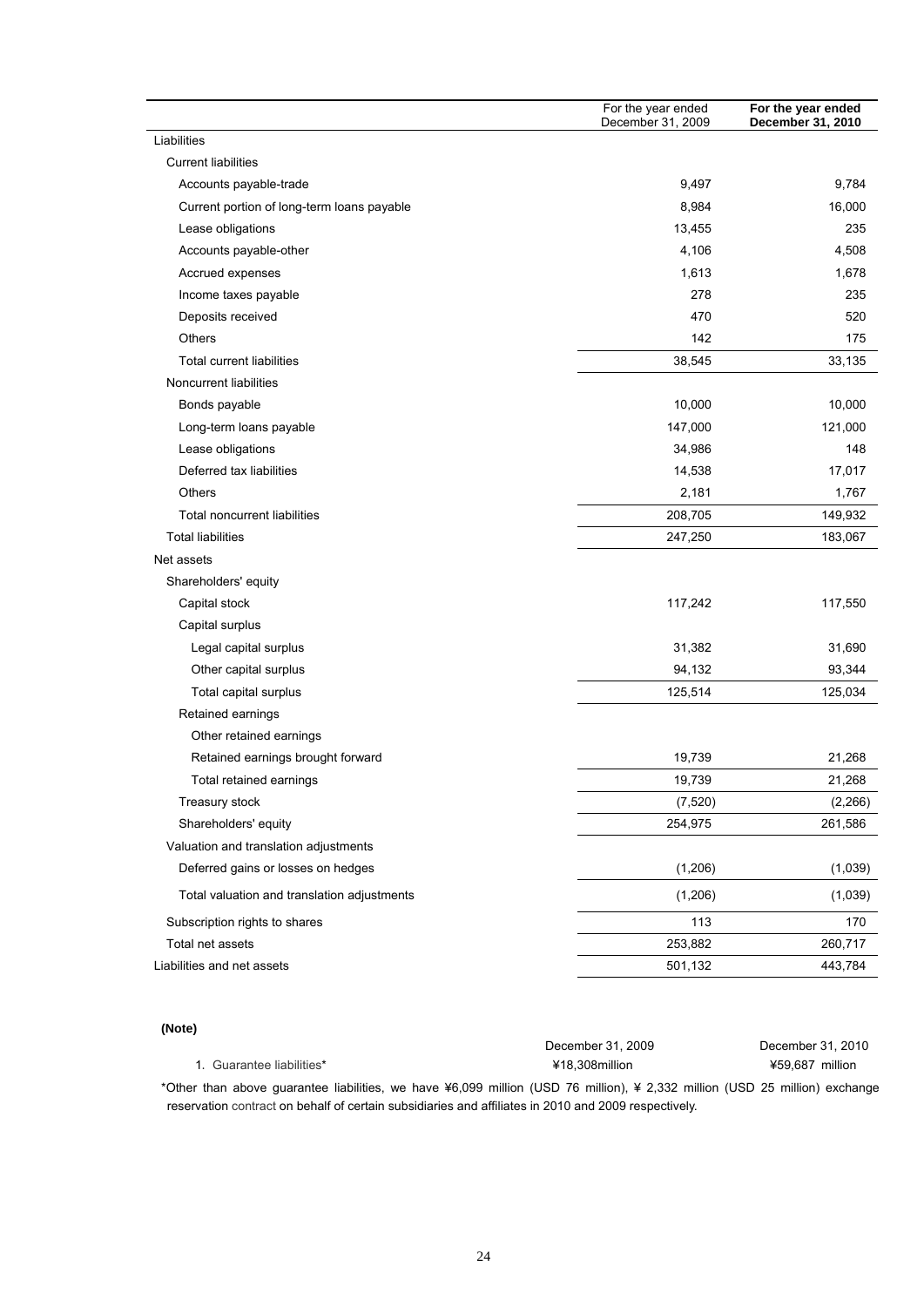## **JUPITER TELECOMMUNICATIONS CO., LTD (Parent Company Only - Japanese GAAP)**

| <b>Statements of changes in net assets</b>                       |                                         | (Yen in millions)                       |
|------------------------------------------------------------------|-----------------------------------------|-----------------------------------------|
|                                                                  | For the year ended<br>December 31, 2009 | For the year ended<br>December 31, 2010 |
| Shareholders' equity                                             |                                         |                                         |
| Capital stock                                                    |                                         |                                         |
| Balance at the end of previous period                            | 117,162                                 | 117,242                                 |
| Changes of items during the period                               |                                         |                                         |
| Issuance of new shares-exercise of subscription rights to shares | 80                                      | 308                                     |
| Total changes of items during the period                         | 80                                      | 308                                     |
| Balance at the end of current period                             | 117,242                                 | 117,550                                 |
| Capital surplus                                                  |                                         |                                         |
| Legal capital surplus                                            |                                         |                                         |
| Balance at the end of previous period                            | 31,302                                  | 31,382                                  |
| Changes of items during the period                               |                                         |                                         |
| Issuance of new shares-exercise of subscription                  | 80                                      | 308                                     |
| Total changes of items during the period                         | 80                                      | 308                                     |
| Balance at the end of current period                             | 31,382                                  | 31,690                                  |
| Other capital surplus                                            |                                         |                                         |
| Balance at the end of previous period                            | 94,132                                  | 94,132                                  |
| Changes of items during the period                               |                                         |                                         |
| Disposal of treasury stock                                       |                                         | (788)                                   |
| Total changes of items during the period                         |                                         | (788)                                   |
| Balance at the end of current period                             | 94,132                                  | 93,344                                  |
| Total capital surplus                                            |                                         |                                         |
| Balance at the end of previous period                            | 125,434                                 | 125,514                                 |
| Changes of items during the period                               |                                         |                                         |
| Disposal of treasury stock                                       |                                         | (788)                                   |
| Issuance of new shares-exercise of subscription                  | 80                                      | 308                                     |
| Total changes of items during the period                         | 80                                      | (480)                                   |
| Balance at the end of current period                             | 125,514                                 | 125,034                                 |
| Retained earnings                                                |                                         |                                         |
| Other retained earnings                                          |                                         |                                         |
| Retained earnings brought forward                                |                                         |                                         |
| Balance at the end of previous period                            | 16,363                                  | 19,739                                  |
| Changes of items during the period                               |                                         |                                         |
| Dividends from surplus                                           | (5,076)                                 | (7, 513)                                |
| Net income                                                       | 8,452                                   | 9,042                                   |
| Total changes of items during the period                         | 3,376                                   | 1,529                                   |
| Balance at the end of current period                             | 19,739                                  | 21,268                                  |
| Total retained earnings                                          |                                         |                                         |
| Balance at the end of previous period                            | 16,363                                  | 19,739                                  |
| Changes of items during the period                               |                                         |                                         |
| Dividends from surplus                                           | (5,076)                                 | (7, 513)                                |
| Net income                                                       | 8.452                                   | 9,042                                   |
| Total changes of items during the period                         | 3,376                                   | 1,529                                   |
| Balance at the end of current period                             | 19,739                                  | 21,268                                  |
| Treasury stock                                                   |                                         |                                         |
| Balance at the end of previous period                            | (7,520)                                 | (7, 520)                                |
| Changes of items during the period                               |                                         |                                         |
| Disposal of treasury stock                                       |                                         | 5,254                                   |
| Total changes of items during the period                         |                                         | 5,254                                   |
| Balance at the end of current period                             | (7, 520)                                | (2,266)                                 |
| Total shareholders' equity                                       |                                         |                                         |
|                                                                  |                                         |                                         |
| Balance at the end of previous period                            | 251,439                                 | 254,975                                 |
| Changes of items during the period                               | (5,076)                                 |                                         |
| Dividends from surplus                                           |                                         | (7, 513)                                |
| Net income                                                       |                                         |                                         |
|                                                                  | 8,452                                   | 9,042                                   |
| Disposal of treasury stock                                       |                                         | 4,466                                   |
| Issuance of new shares-exercise of subscription                  | 160                                     | 616                                     |
| Total changes of items during the period                         | 3,536                                   | 6,611                                   |
| Balance at the end of current period                             | 254,975                                 | 261,586                                 |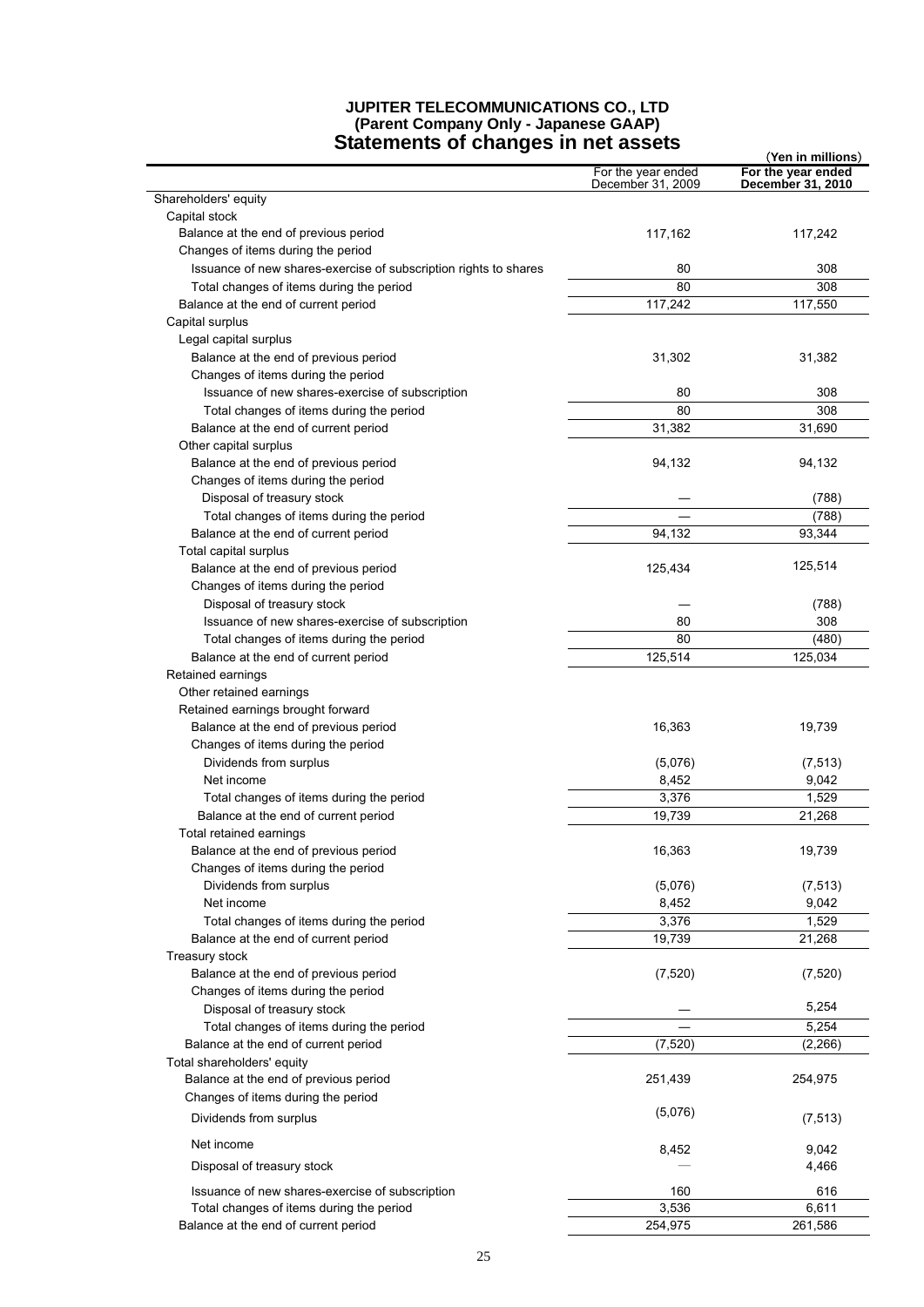|                                                      | For the year ended<br>December 31, 2009 | For the year ended<br>December 31, 2010 |
|------------------------------------------------------|-----------------------------------------|-----------------------------------------|
| Valuation and translation adjustments                |                                         |                                         |
| Deferred gains or losses on hedges                   |                                         |                                         |
| Balance at the end of previous period                | (1,083)                                 | (1,206)                                 |
| Changes of items during the period                   |                                         |                                         |
| Net changes of items other than shareholders' equity | (123)                                   | 167                                     |
| Total changes of items during the period             | (123)                                   | 167                                     |
| Balance at the end of current period                 | (1,206)                                 | (1,039)                                 |
| Total valuation and translation adjustments          |                                         |                                         |
| Balance at the end of previous period                | (1,083)                                 | (1,206)                                 |
| Changes of items during the period                   |                                         |                                         |
| Net changes of items other than shareholders' equity | (123)                                   | 167                                     |
| Total changes of items during the period             | (123)                                   | 167                                     |
| Balance at the end of current period                 | (1,206)                                 | (1,039)                                 |
| Subscription rights to shares                        |                                         |                                         |
| Balance at the end of previous period                | 48                                      | 113                                     |
| Changes of items during the period                   |                                         |                                         |
| Net changes of items other than shareholders' equity | 65                                      | 57                                      |
| Total changes of items during the period             | 65                                      | 57                                      |
| Balance at the end of current period                 | 113                                     | 170                                     |
| Net assets                                           |                                         |                                         |
| Balance at the end of previous period                | 250,404                                 | 253,882                                 |
| Changes of items during the period                   |                                         |                                         |
| Dividends from surplus                               | (5,076)                                 | (7, 513)                                |
| Net income                                           | 8,452                                   | 9,042                                   |
| Disposal of treasury stock                           |                                         | 4,466                                   |
| Issuance of new shares-exercise of subscription      | 160                                     | 616                                     |
| Net changes of items other than shareholders' equity | (58)                                    | 224                                     |
| Total changes of items during the period             | 3,478                                   | 6,835                                   |
| Balance at the end of current period                 | 253,882                                 | 260,717                                 |